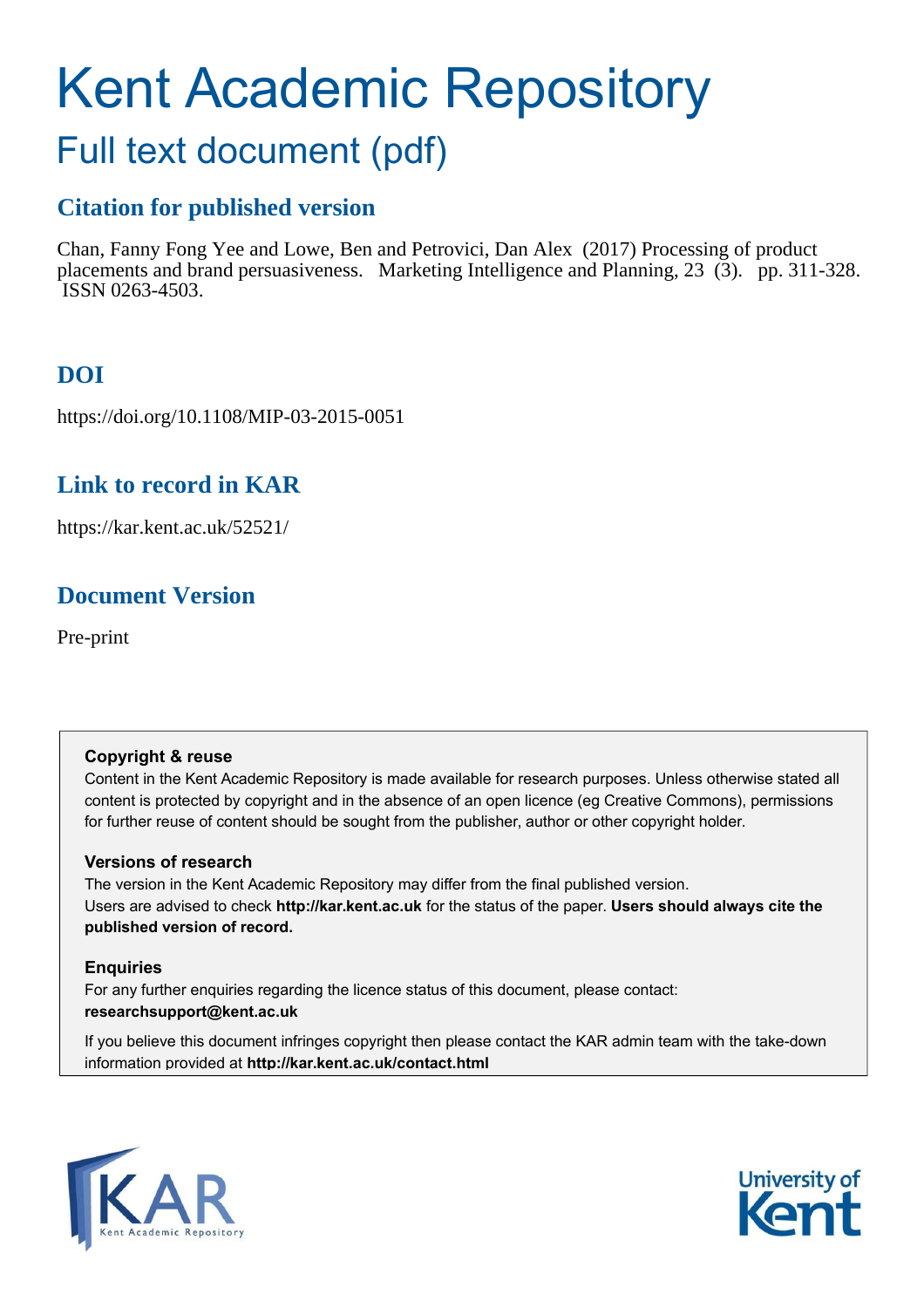### **Young Adults' Perceptions of Product Placement in Films: An Exploratory Comparison between the United Kingdom and Hong Kong**

CHAN Fong Yee, Fanny Department of Marketing Hang Seng Management College, Hong Kong

> Ben Lowe Kent Business School, University of Kent, Canterbury, UK

> Dan Petrovici Kent Business School, University of Kent, Canterbury, UK

This is an Accepted Manuscript of an article published in the *Journal of Marketing Communications* on 14/08/2015, available online: http://www.tandfonline.com/doi/abs/10.1080/13527266.2015.1061036

Please cite:

Chan Fong Yee, Fanny, Ben Lowe and Dan Petrovici (2017), "Young Adults' Perceptions of Product Placement in Films: An Exploratory Comparison between the United Kingdom and Hong Kong," Journal of Marketing Communications, Vol. 23 (3), 311-328. DOI: 10.1080/13527266.2015.1061036

#### **Notes on contributors**

**Fanny Chan** is an Assistant Professor in Marketing at School of Business, Hang Seng Management College, Hong Kong. Her research interests include marketing communications, culture and consumer psychology. Her work has been published in *International Marketing Review*, *Journal of Marketing Communications, Journal of Promotion Management*, *Journal of Product and Brand Management*, *Asian Journal of Communication, The Marketing Review,* and others*.* 

**Ben Lowe** is a Professor of Marketing at Kent Business School, University of Kent. His research interests are in consumer behaviour, marketing communications and consumer acceptance of innovations. He serves on the editorial review board of *Psychology & Marketing* and a range of other journals, and his work has been published in journals such as, *Psychology & Marketing*, *Technovation, Euopean Journal of Marketing, Journal of Marketing Management*, *Journal of Interactive Marketing*, *International Marketing Review*, *Journal of Consumer Behaviour,* and others.

**Dan Petrovici** is a Senior Lecturer in Marketing at Kent Business School, University of Kent (UK). His research expertise includes quantitative marketing research, consumer behaviour, marketing communications, the development of cross-cultural marketing models and emerging markets. He contributed to 5 books and has published 20 journal articles in journals such as the *European Journal of Marketing*, *International Marketing Review*, and *International Journal of Advertising*.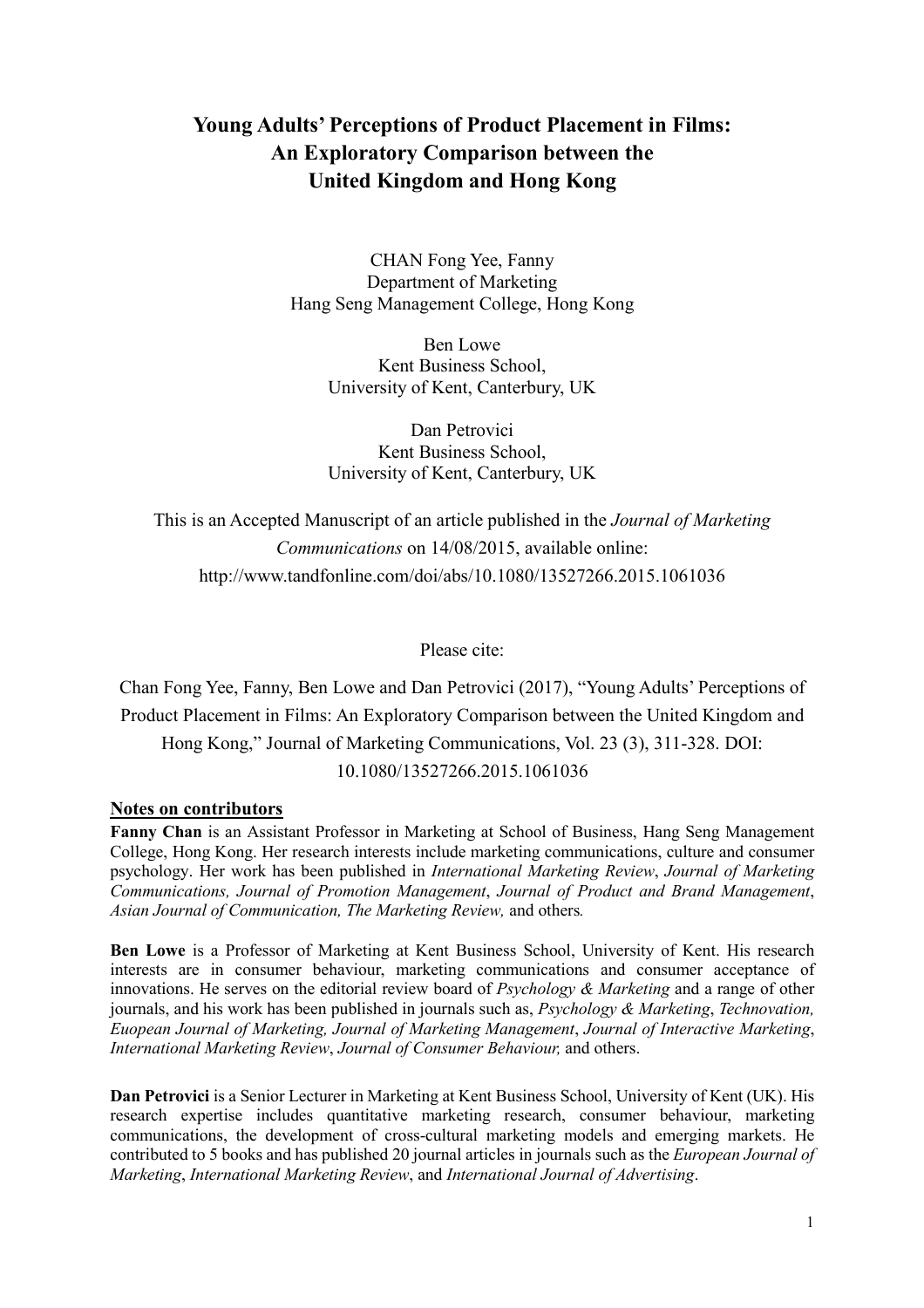#### **Introduction**

Brands can be embedded within a variety of media content including film (e.g., DeLorme and Reid 1999), television (e.g. Russell 2002), music (e.g. Allan 2010) and video games (e.g. Cauberghe and De Pelsmacker 2010). Among all the media outlets, films are the most traditional and popular avenue for product placement (Jin and Villegas 2007). Product placement in films offers many benefits to marketers. Audiences are generally more involved in watching films because they actively choose which film to view and pay for. Audiences may pay more attention to the film, and consequently the product placement. In addition, brand integration in films typically faces minimal regulation compared to placements on television. The commercial benefit of this marketing communication practice has led to significant growth over the last decade (PQ Media 2013).

Films have increasingly become a 'global product' to target global audiences (Brennan, Rosenberger, and Hementera 2004, 12). In view of this, understanding different cultures' processing and interpretation of product placement has become more important (Chan 2012; Chan, Petrovici and Lowe 2015; Karrh, Frith, and Callison 2001). However, very little research on product placement has been conducted in Asian markets or in cross-cultural contexts. Some research has found that product placement is more acceptable in America than in European countries or China (Gould, Gupta, and Grabner-Kräuter 2000; McKechnie and Zhou 2003). However, these findings were restricted to acceptability and ethical issues about product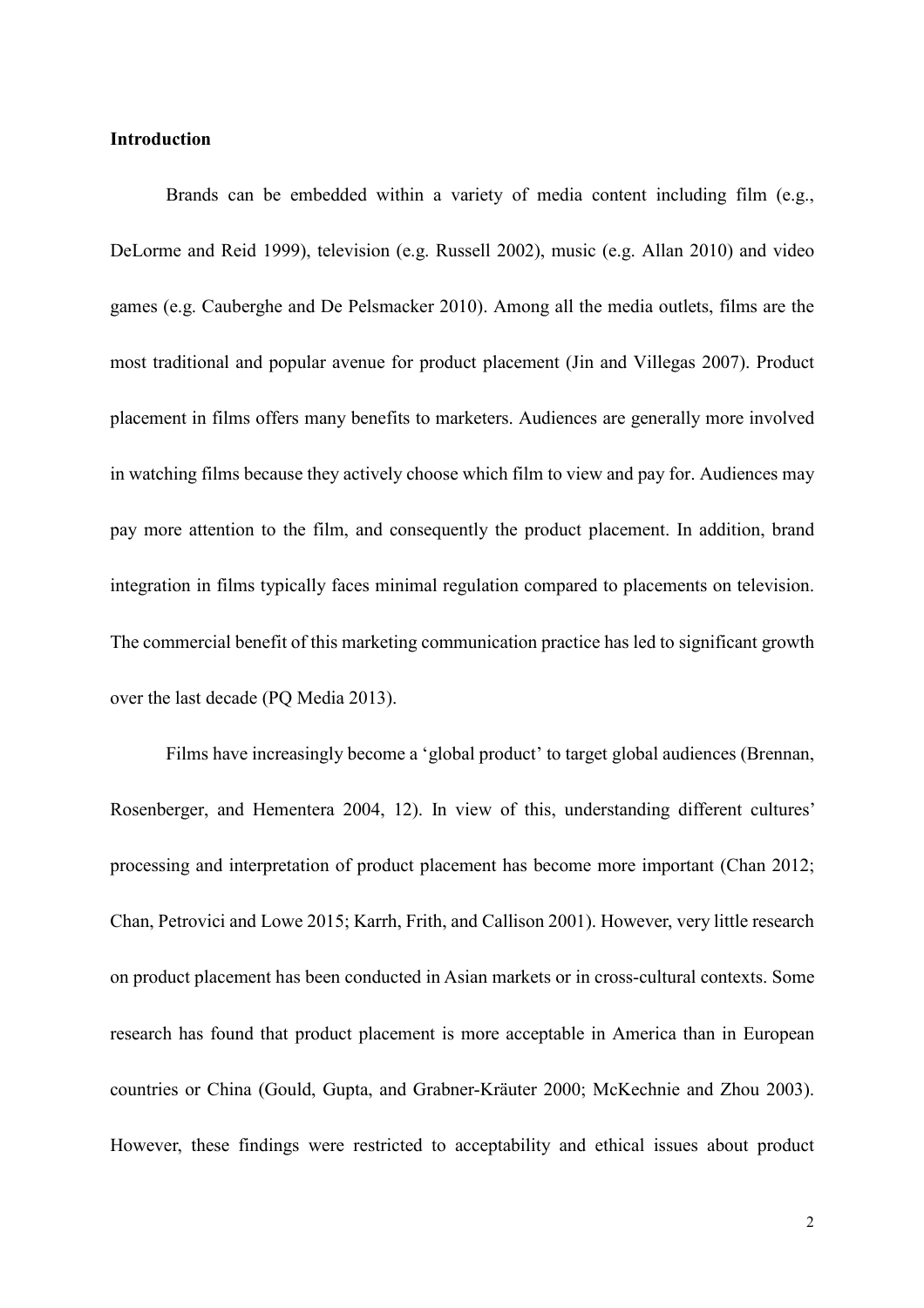placement. Research on the perception and interpretation of product placements across cultures is more sparse, despite calls in the literature. For example, DeLorme and Reid (1999) reveal that American audiences have different perceptions of brands appearing in films and suggest that greater variation may be found among foreign audiences. Hudson and Hudson (2006) also suggest more cross-cultural research to be conducted to generate in-depth knowledge of the diverse factors that might affect the effectiveness of branded entertainment. This research responds to the calls by exploring consumers' perceptions of product placements in the United Kingdom (UK) and Hong Kong (HK).

The UK represents a relatively unique country to examine placement effects because previously product placement has been banned from television programmes (Tryhorn 2010). Nevertheless, UK audiences are not totally unfamiliar with product placement due to exposure to films and imported American dramas. Exploring British consumers' reactions towards product placement in films could help to shed light on consumers' processing of product placement. HK also represents an interesting and important context through which to examine product placement because of the size of its home-grown movie market. Although consumers from HK share many similarities with UK consumers, given historical ties, they differ significantly in some cultural variables. This study adopts past research into advertising and cultural differences as a framework to guide the development of research questions. It contributes to the literature on product placement by revealing moviegoers' rich descriptions of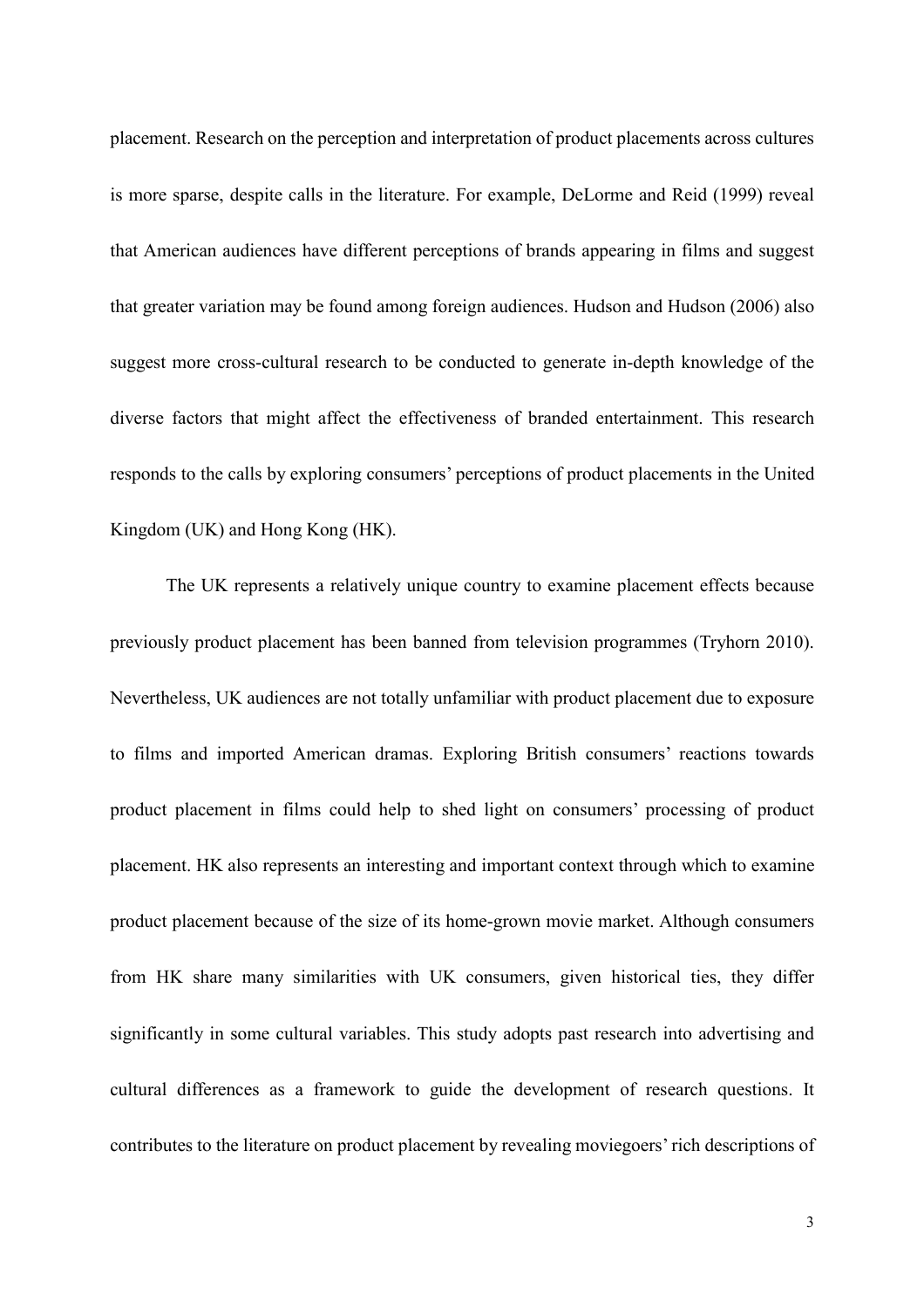the practice and illustrating the similarities and differences in their interpretations across cultures.

#### **Theoretical background and research questions**

Balasubramanian (1994, p.31) defined product placement as 'a paid product message aimed at influencing movie (or television) audiences via the planned and unobtrusive entry of a branded product into a movie (or television program)'. Although placement deals between film producers and marketers have grown at an exponential rate, systematic scholarly work on this area spans just over three decades and tends to be quantitative in nature (Russell and Stern 2006). While qualitative elaboration and analysis are applied to explore practitioners' views towards the placement industry, very few studies employ this interpretative approach to explore consumers' opinions towards product placement. DeLorme and Reid (1999) called for more qualitative work on product placement in order to gain a more in-depth understanding about the practice. Hackley and Hackley (2012, 706) also note this methodological gap and observe 'a relative lack of qualitative studies that theorise viewers' subjective experience of product placement as part of their entertainment'.

Previous studies reveal divergence in the perception of advertising and product placement across countries. Research conducted in six European countries in 1990 shows that individuals from different nationalities perceive and describe advertising differently (Heyder, Musiol, and Peters 1992). Likewise, previous research illustrates that audiences in different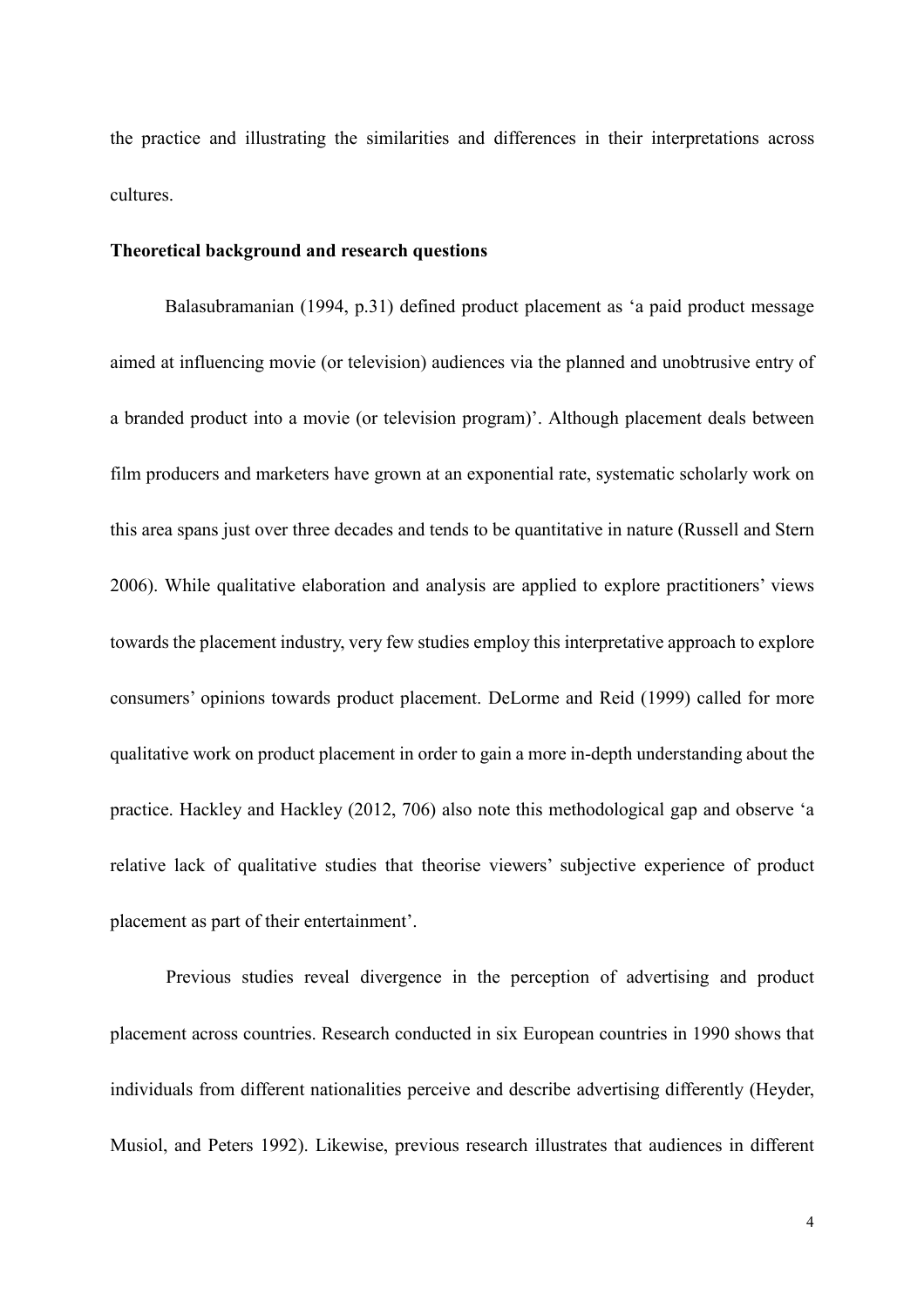countries display varied attitudes towards product placement (Gould, Gupta, and Grabner-Kräuter 2000). For example, Hall (2004) found that European moviegoers dislike brand placement more than North Americans. Nelson and McLeod (2005) found that Hispanic, Black and Asian adolescents were more aware of product placement and liked the practice more than their Caucasian counterparts. Hudson, Hudson, and Peloza (2008) found that product placement is significantly more acceptable among parents in Canada compared to the UK. Lee, Sung, and Choi (2011) also found that US and Korean college students perceive and evaluate product placement differently. Despite these apparent mixed views towards product placement across cultures, little is known about reasons behind these differences probably because of the quantitative approach adopted by previous studies. Scholars have called for further studies to enrich the scarcity of research output in this area (Gupta and Lord 1998; Karrh 1998; Gould, Gupta and Grabner-Kräuter 2000; Stern and Russell 2004; La Ferle and Edwards 2006; Homer 2009; Eisend 2009).

Broadly speaking, product placement is a form of advertising, designed for persuasive communication. It is the technique of presenting and delivering the message that marks product placement and traditional advertising apart. Unlike traditional advertising, product placement sponsors have relatively less control over how the brand appears and they may keep their identities hidden. It is perceived to be less intrusive and its selling intention is comparatively less explicit. Therefore it is anticipated that product placement may be perceived more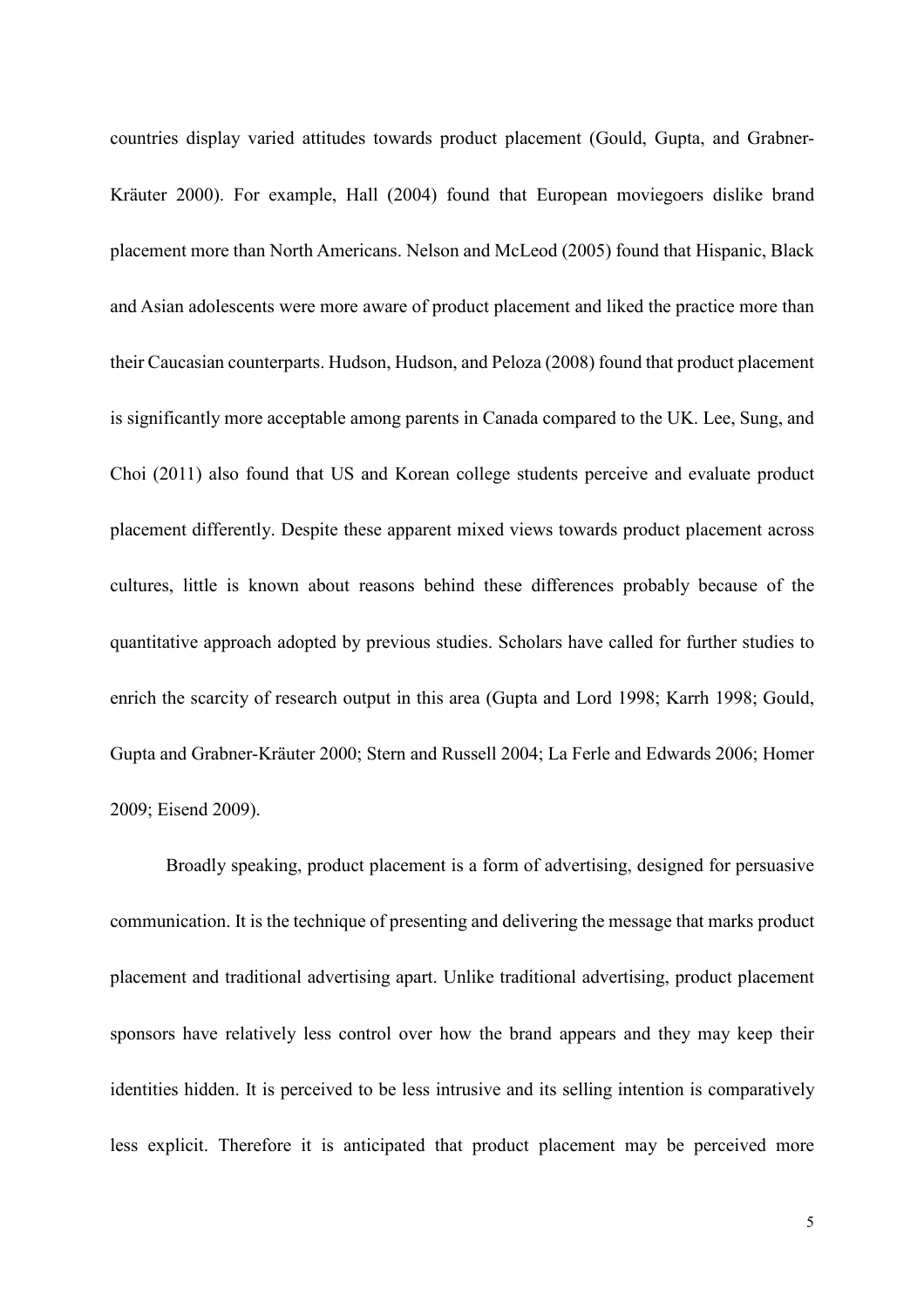positively than traditional advertising. However, it is unclear if this holds true across cultures which leads to the first research question:

*RQ1: Do young moviegoers across cultures exhibit different views towards traditional advertising and product placement?* 

The indirect and implicit nature of product placement may have led to variations in the processing of it and traditional advertising. It has become evident that individuals tend to store placement information with the storyline scenes (Roehm, Roehm and Boone 2004). In other words, brand image/information is more likely to be preserved in conjunction with events occurring in the story rather than its commercial nature. Past research has found that consumers from cultures which differ on the cultural dimensions assertiveness and performance orientation perceive traditional advertising differently (Okazaki, Mueller and Taylor 2010; Terlutter, Diehl and Mueller 2010). Assertiveness is 'the degree to which individuals are assertive, confrontational, and aggressive in their relationships with others' and performance orientation refers to 'the extent to which a community encourages and rewards innovation, high standards, excellence, and performance improvement' (House *et al.*, 2004, p. 30). Specifically, participants from more assertive and performance-oriented cultures are significantly more positive to advertisements adopting a soft-sell approach. Compared with traditional advertising, the selling intention of product placement is less explicit reflecting more of a soft-sell approach. It is unclear if this cultural difference also manifests within consumers' processing of product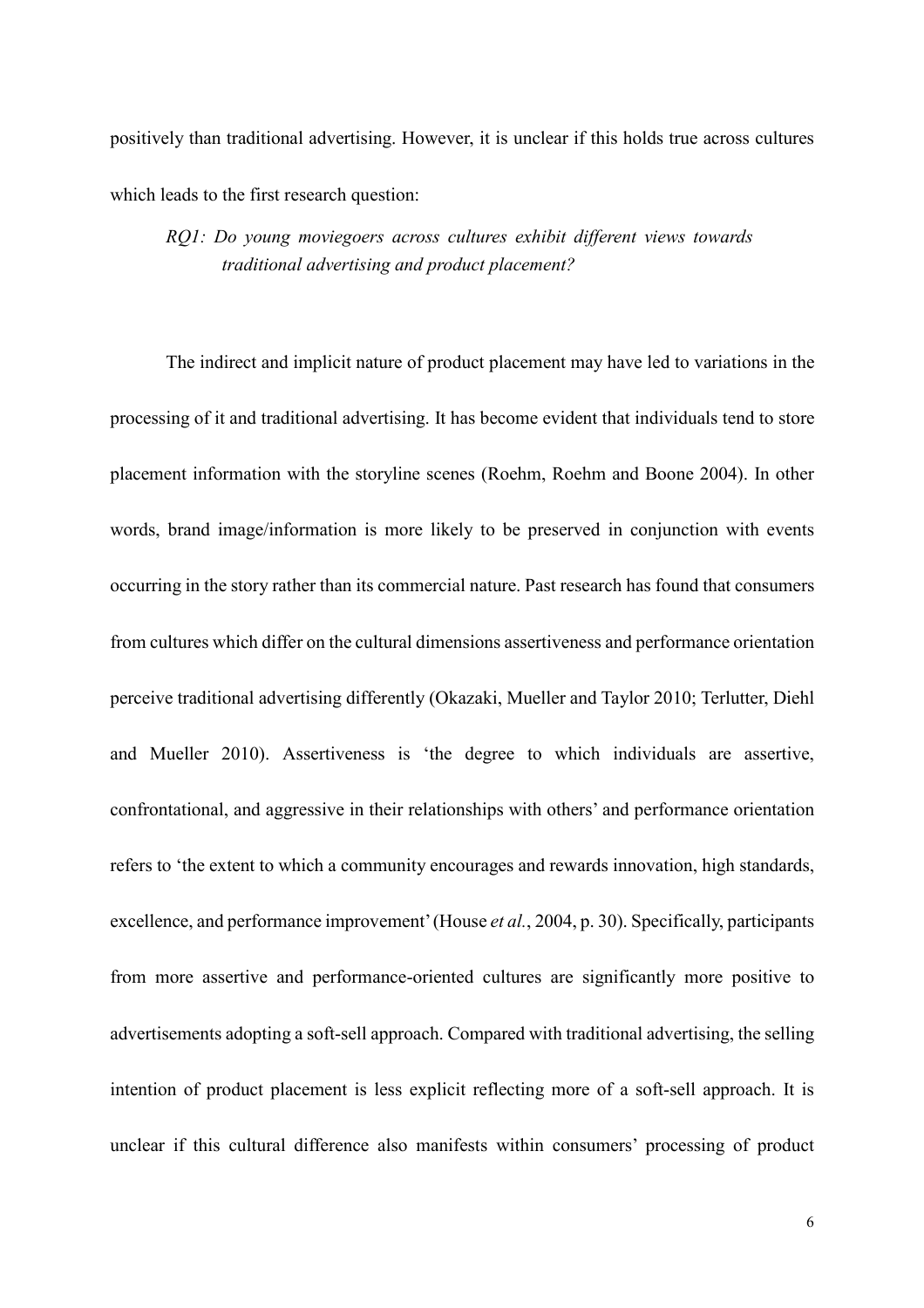placement and how it links to the detection of selling intention. Cowley and Barron (2008) found that explicitly informing participants about the persuasive intent of product placement lowered their brand preferences. Would consumers from a particular culture be more adept in detecting the selling intentions of brand appearances in films and hence be less positive towards this marketing communication strategy? Therefore the second research question is proposed:

*RQ2: Do young moviegoers across cultures process brands integrated in films differently, specifically in terms of the detection of its selling intention?* 

The compensation by brand owners represents another difference between product placement and traditional advertising. Traditional commercials generally involve direct payments, whereas, product placements are more likely to include barter deals or reciprocal promotions. It is interesting to explore how young consumers across cultures perceive film producers receiving money from advertisers for brand integration. Would they find it less ethical than in the case of traditional advertising? In addition, some consumer advocacy groups assert that product placement is deceptive advertising which leads moviegoers to purchase decisions that they are unaware of (Berkowitz 1994). There are frequent calls for policy officials to regulate the deceptive practice or even ban it. It is suggested that brands placed in films for which the producers receive payment, should include a disclosure at the beginning of the film (DeLorme and Reid 1999; Eisend 2009). It is unclear how moviegoers view this proposition and if there are any cultural differences with regard to further regulating product placement.

*RQ3: Do young moviegoers support further regulation and prior notification of*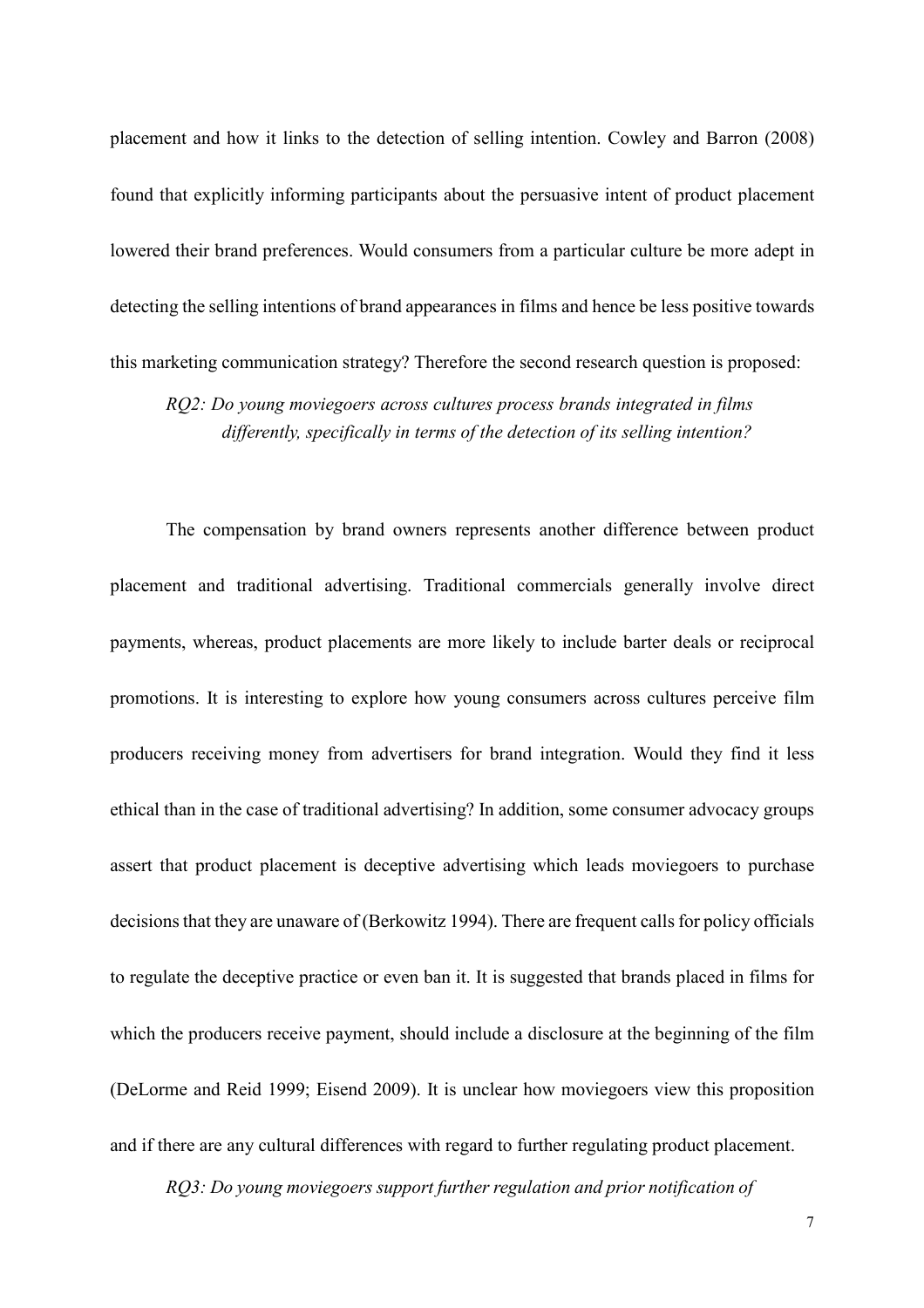#### *product placement in films and if there is any cultural difference?*

The current research extends DeLorme and Reid's (1999) work to a cross-cultural context, by focusing on UK and HK markets where the film industry continues to grow tremendously despite the economic recession. According to the UK Film Council (2012), the total UK gross box office receipts for 2009 were £944 million. The HK film industry receipts in 2010 totalled £128.2 million (HK Motion Picture Industry Association 2012). In addition, previous studies also call for future research to explore these two markets because HK films exhibit similarities to Hollywood films and the recent relaxation of regulation regarding product placement on British television. Moreover, the two social units resemble each other in terms of political, economic and social infrastructure but differ significantly in the key cultural dimensions making them highly appropriate for a cross-cultural comparison. HK is a diverse culture involving a range of British and Chinese traditions. It has a range of Chinese social origins. However, its law and education systems are inherited from the UK. This probably explains why many inter-cultural studies/scales tend to treat HK as a separate entity and rate it and the UK significantly differently on several key cultural dimensions (Hofstede 2001; House *et al.* 2004). Specifically, the HK culture scored much higher than the UK in terms of assertiveness and performance orientation. The current study captures the richness of young audiences' perceptions and interpretations of product placement across the two cultures by addressing the above three research questions.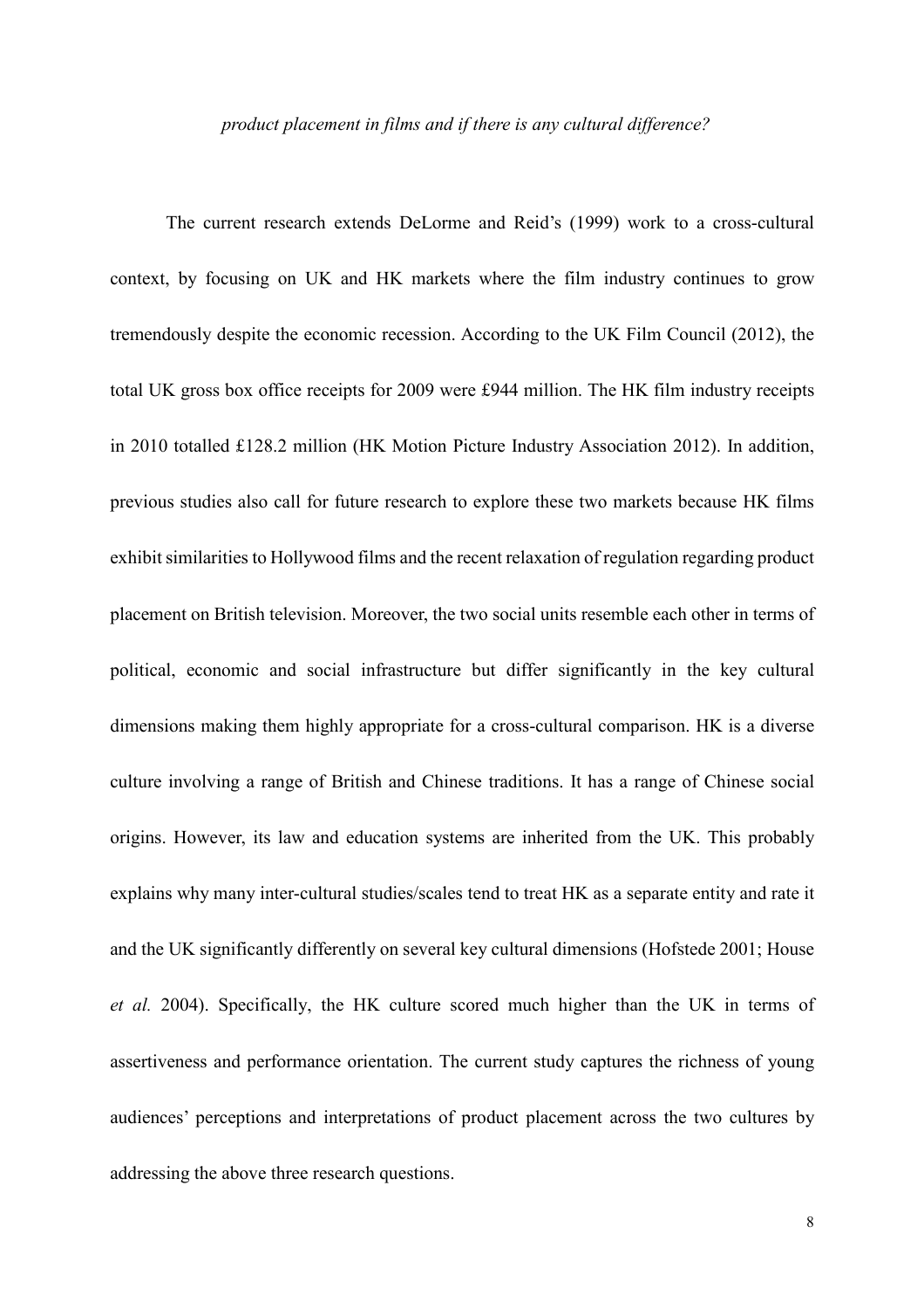#### **Research plan and method**

This research targets 18-34 year olds because they are major audiences of films, and are consequently the main target group for placement initiatives (Eisend 2009; Gupta and Gould 1997; Ofcom 2006). This generation was found to be fascinated by film and celebrity lifestyles and is often seen to watch films for amusement and also to escape from reality (Geraci and Nagy 2004). UK audiences watched on average seven films a month (UK Film Council 2012). Teenagers and young adults (aged 15-34) are the most active group of movie-goers. A similar pattern is found in HK. Young people in HK on average watch films in cinemas 2.2 times every month (Breakthrough Research Reports 2010). They also watched films from television and DVDs, 3.4 and 3.5 times every month, respectively.

Thirty-two intensive and semi-structured interviews were carried out in both the UK and HK. There was an equal distribution of male and female informants in the two samples and all of them were frequent moviegoers. A frequent movie-goer is defined as a person who watches films at least once a month. This is consistent with the definition adopted by the industry (Motion Picture Association of America 2005) and with more recent definitions from the literature (e.g., Chakravarty, Liu and Mazumdar 2010). The mean age of the UK sample was 21 while the mean age of the HK sample was 23. Some informants were still receiving their tertiary education while others were employed in a range of professions.

An interview guide was first developed to help structure the interview while at the same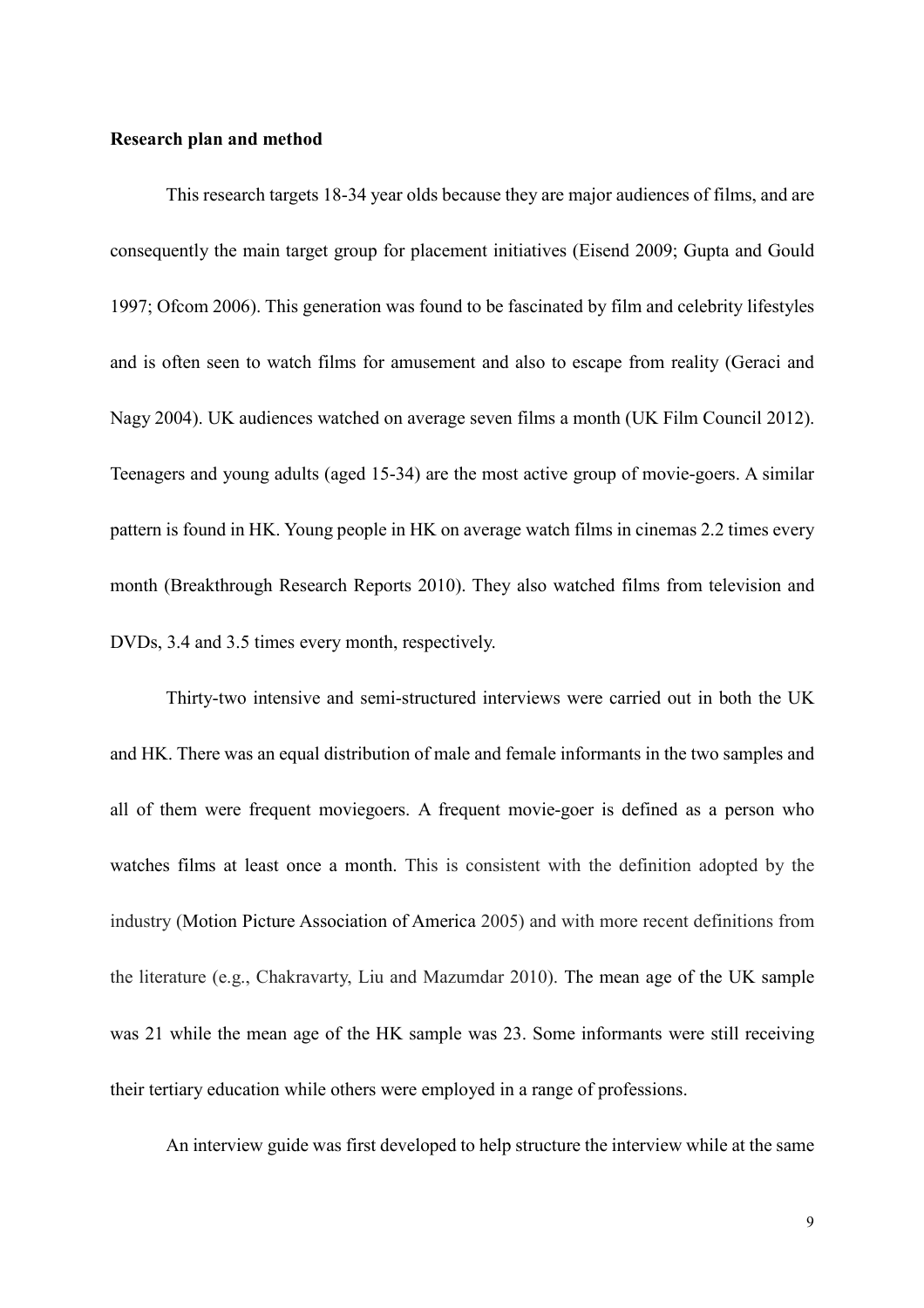time maintaining a considerable amount of flexibility. The interview was divided into three parts: (a) showing real examples of product placement and examining how young consumers perceive them; (b) general questions regarding the execution of product placement and informants' previous experiences with this marketing practice; and (c) informants' views of advertising and product placement in general. The interview guide was modified as the interviews progressed and the order of questions was rearranged based on participants' responses to make the interview process run more smoothly (Lindlof 1995).

An interviewer who is competent in both English and Chinese (Cantonese) conducted all the face to face interviews. Informed consent was obtained prior to the interviews. During the interviews, informants were first shown a five-minute video clip extracted from the middle part of the film *Sex and the City* (2008). This is a typical product placement film with a high frequency of branded products. The film was very popular in both the UK and HK. The video segment featured the main actress exchanging Christmas gifts with her personal assistant and later on attending a fashion show. The selected video segment has a total of five brands integrated (see Table 1). Although the main characters of *Sex and the City* are females, the product placements were not exclusively for female products. The extract consisted of femaleoriented brands (e.g. a Louis Vuitton handbag), male-oriented brands (.e.g a Mercedes Benz billboard), and gender-neutral brands (e.g. Apple Mac book, Nissin noodles, etc.). It gave the informants a broad sense of the marketing communication strategy and was used as a driving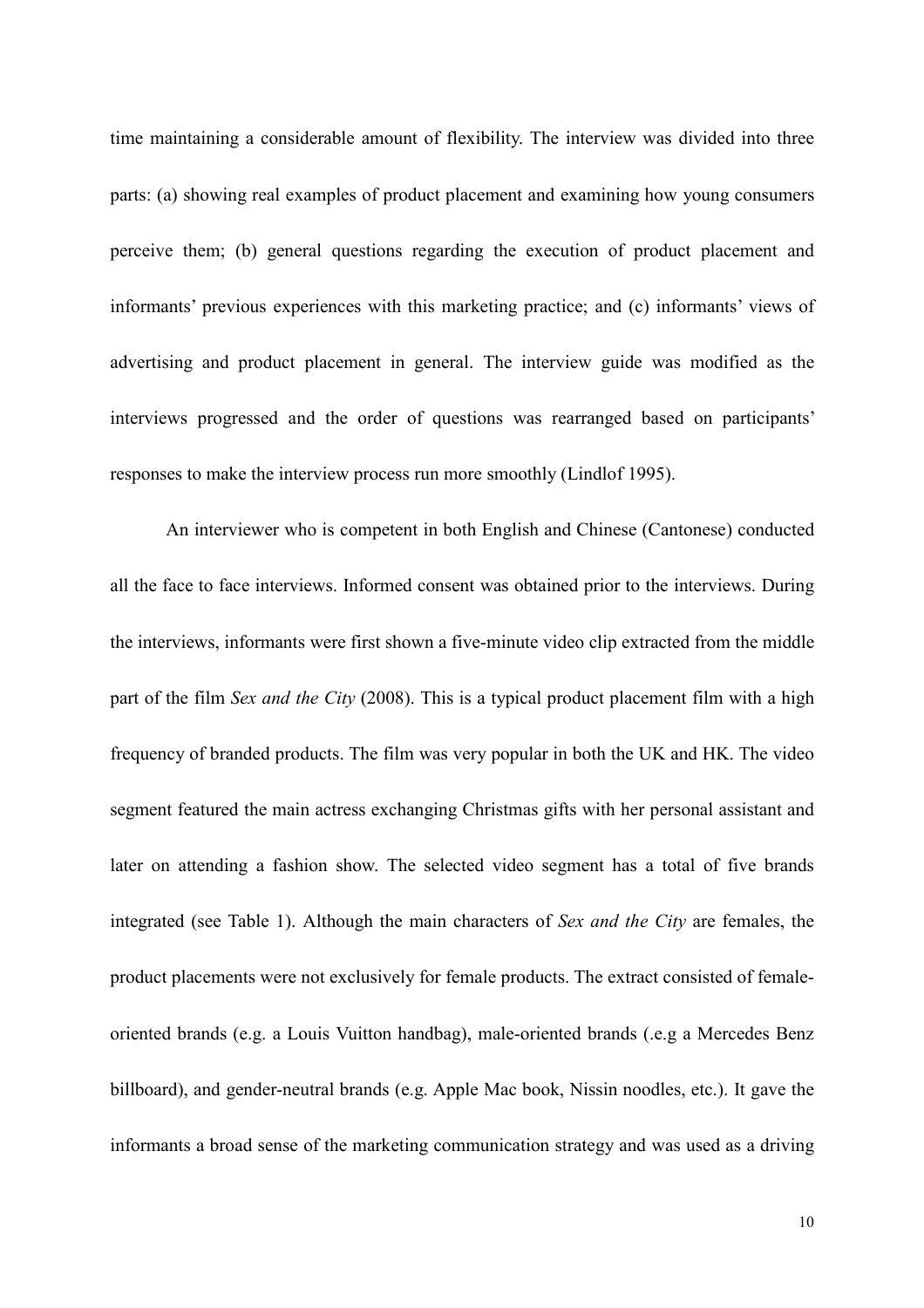device to facilitate the discussion (McCraken 1988). After watching the video, informants were first asked about their leisure activities and questions about film viewing frequency for rapportbuilding. This was followed by the main interview questions. Different floating prompts and probes were used throughout to keep the interview flowing and to expand rich context (Miller and Crabtree 2004). All informants contributed on a voluntary basis and no monetary or other rewards were given.

#### [Please insert Table 1 about here]

All the 32 interviews were transcribed verbatim and cross-checked against the audiorecording for accuracy. Thematic analysis was used to guide the qualitative data analysis (Guest *et al.* 2012). All the interview transcripts were read through twice and categorised to identify the key and frequent emergent themes. The identified themes were further examined and verified by two other independent experts. Steps were taken to check possible alternative interpretations so as to minimise subjectivity in the analysis (Weber 2004). The two experts reviewed all the identified themes and cross checked with the transcripts for confirmation of the accuracy and clarity of the interpretations. Any discrepancies were reconciled by discussion.

#### **Results and key findings**

Altogether seven major aspects were identified and some key themes emerged which are interconnected with each other. The results are suggestive and represent a rich description of how informants in the two cultures decode and construct meanings for product placement.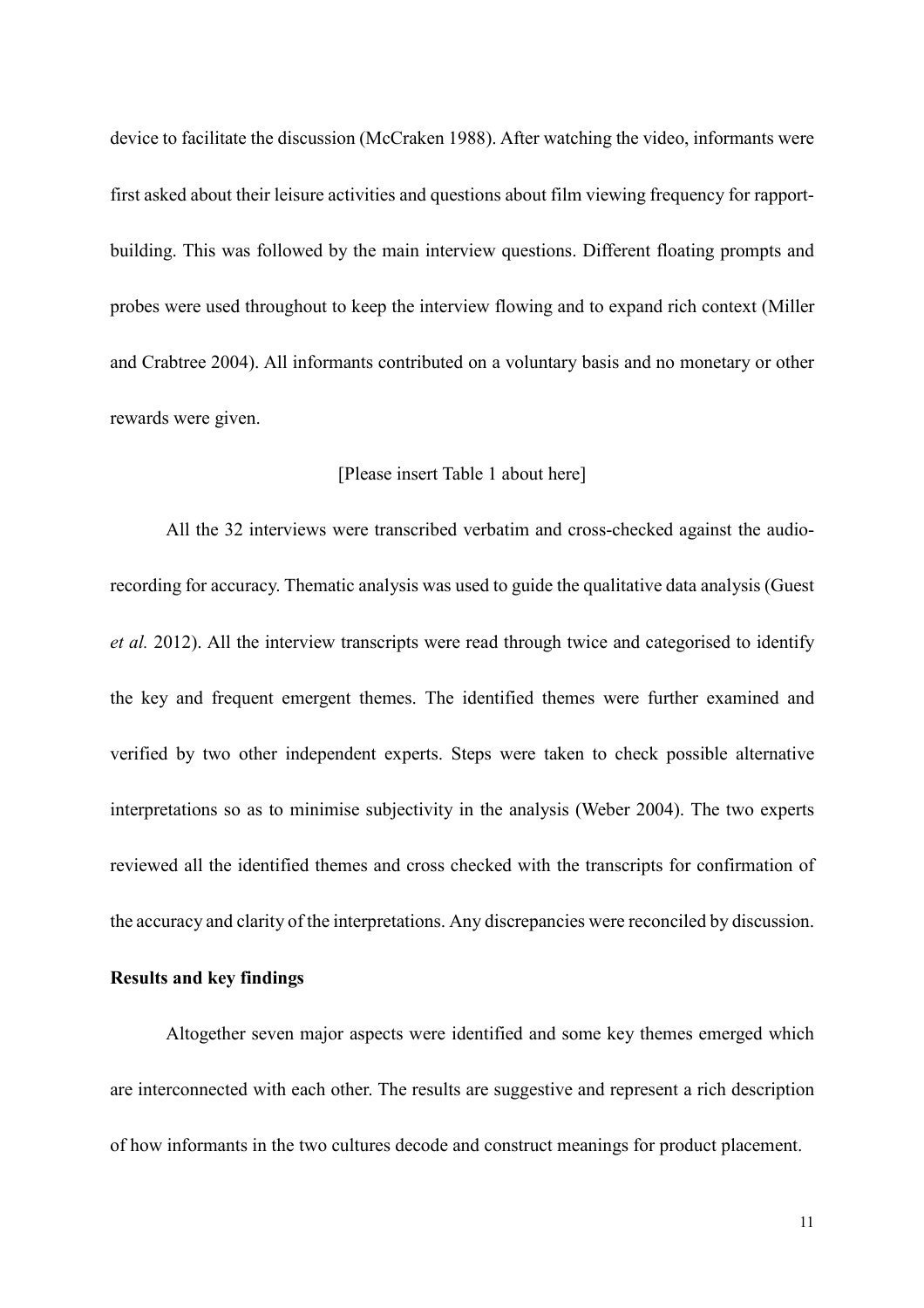#### *Movie consumption habits and exposure to product placement*

Consistent with findings from previous reports, the interviews show that young adults are heavy consumers of films. Most of them see films every week and some watch films almost every day. Watching films online and from DVDs has become more and more popular among this young cohort, providing further support for the cohort's applicability in exploring placement effectiveness in films. Results indicate that both the UK and HK samples had difficulties in recalling brands they were exposed to in the latest film they had seen. The low recognition of placed brands may be due to the fact that the films they had seen were not suitable for brand integration. That is, the films were either set in a historical period of time (e.g. *The King's Speech (2010)*) or were not featured in the real world (e.g. *TRON: Legacy (2010)*). However, as illustrated below, a few UK and HK informants did recognise and vividly recall the brands that appeared in the latest film they had seen.

I noticed that in the film *Little Ms Sunshine*, they have dinner together and there's a 'KFC bucket of chickens'. At the dinner, they said they'll have a bucket of chicken. When somebody said to you 'a bucket of chicken', you'll immediately think that they are going to KFC... [UK Informant 10] In the film *Fear and Loathing in Las Vegas*, there're a lot of hotels and casinos because they're in Las Vegas. They showed the 'Flamingo Hotel' and also 'Caesars Palace'… [UK Informant 11] In the film *Mighty Baby*, there're some slimming care products which I think are from 'Sau Sang Tong—Slimming and Beauty'... [HK Informant 5] In the film *Marriage with a Liar*, there's a 'Playboy' condom appeared at the beginning…Its logo was shown obviously. I wouldn't know that this brand has a product line on condoms if they didn't show it explicitly in the film…[HK Informant 15]

#### *Views towards advertising and product placement in general*

De Mooij (1998) proposed that consumers' perceptions of advertising are influenced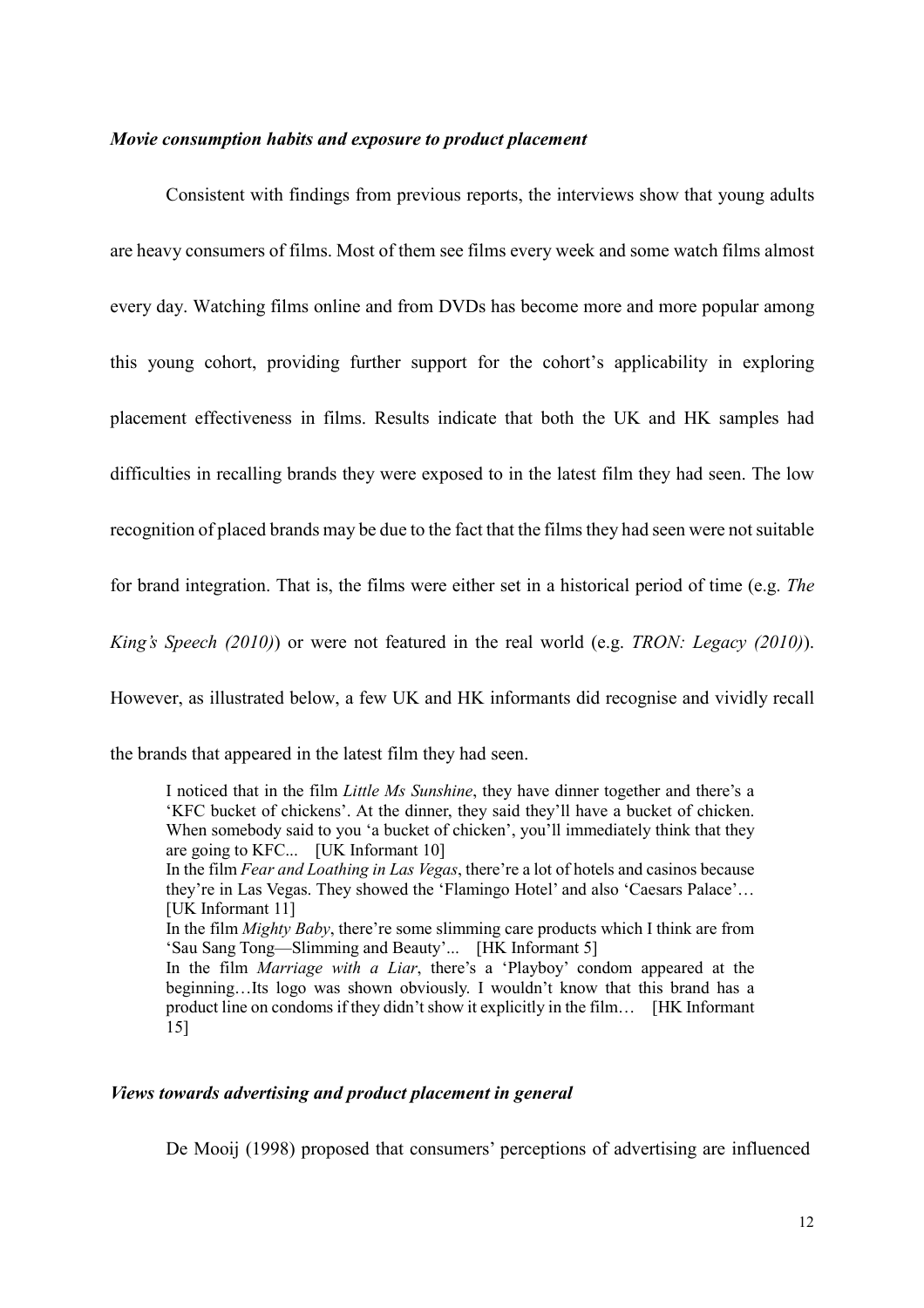by culture. This was evident in the interviews. Young consumers in both cultures understood the function of advertising but the UK sample was generally more positive towards advertising than their HK counterparts. Some UK informants regarded advertising as a good way to promote things and believe that it enables people to expose to good things.

#### *Advertising is good versus advertising is exaggerated*

UK informants viewed advertising as part of their daily lives which is essential to sponsor free entertainment (e.g. television drama series, sports events, etc.). They considered advertising an acceptable practice and found the current level of advertisements as acceptable. Compared to the UK sample, HK audiences were less positive towards advertising as reflected in the following quotes:

My first impression to advertising is 'exaggerating'. I really doubt about its credibility. [HK Informant 5] There are far too many ads in HK. They're everywhere and you can't avoid it. It's the result of capitalism and a tactic to drive you to consume. It's a by-product of a commercial society. [HK Informant 7]

Two HK informants (4 and 12) specifically pointed out that they were annoyed by advertisements and promotions about loans and slimming care products, which keep appearing on television commercial breaks. Despite the variations in attitudes towards advertising, the two samples unanimously agreed that they enjoy advertisements which are creative and sophisticated and they found product placement an acceptable practice.

*Product placement is a win-win practice but can go wrong* 

None of the UK informants perceived product placement unfavourably and only two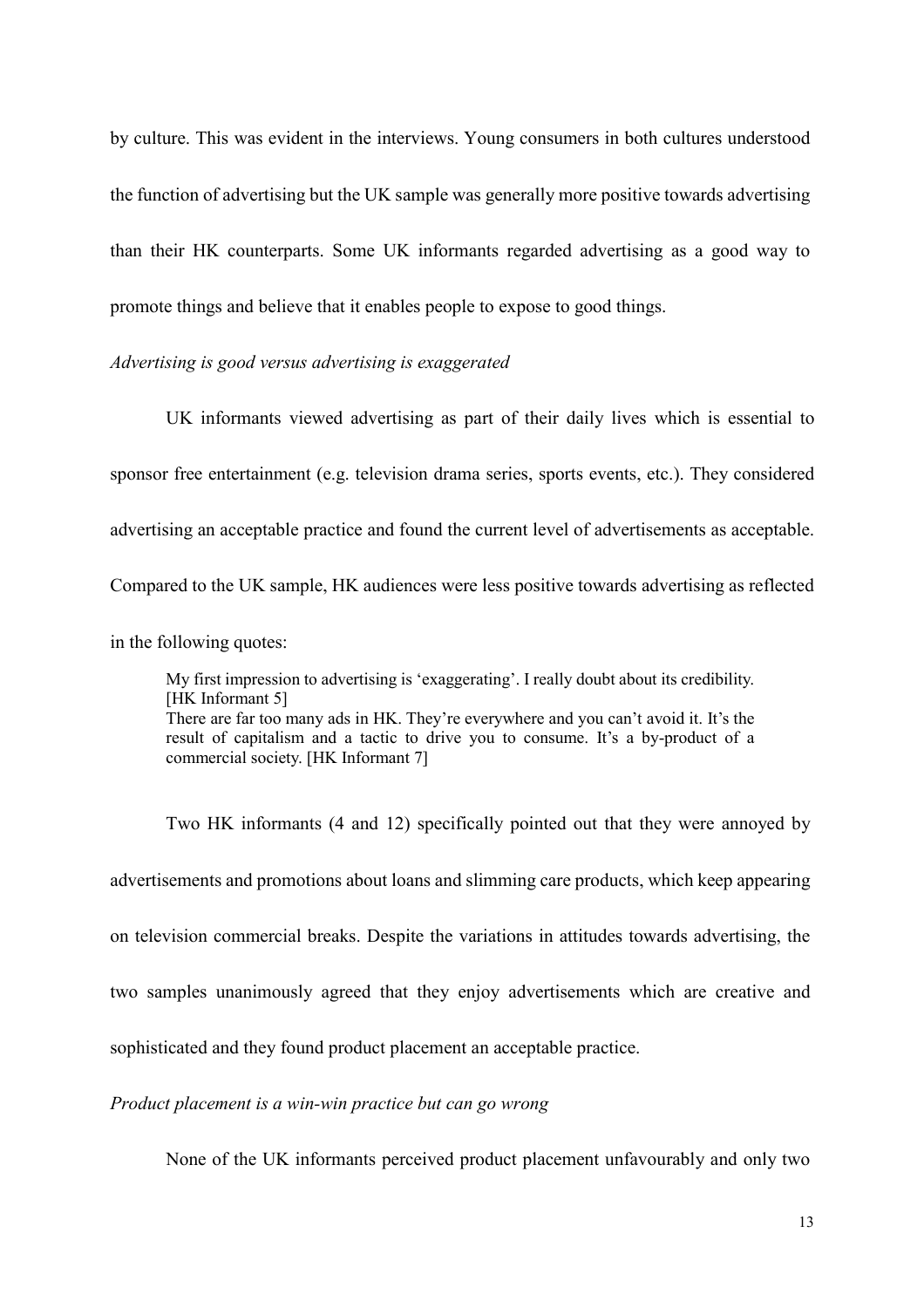HK informants were critical about it. Most informants believed that product placement helps

to fund film production and demonstrate to audiences how the product is consumed which can

also achieve a persuasive effect. Some informants actually expected products/brands to appear

when they watch films as reflected in the quote 'When you watch James Bond's films, you are

expecting some brands to appear. It'll be strange if I don't see any [HK Informant 16]'.

Although both samples appreciated that product placement adds realism to films, a few also

mentioned some negative placement practices which may have upset them:

It depends on what kind of film. If you place brands in *Lord of the Rings*…it'll be definitely odd. It's okay for light entertainment films... [UK Informant 3] It's okay but when it gets repetitive, it's annoying…probably showing three times will be the maximum. [UK Informant 9] Some placements are too prominent. Films are a soft approach to promote cultural values or ideas. Product placement should be analogous to this...  $[HK]$  Informant 2] If it's placed deliberately and looks very obvious then I'll have bad feelings about it. We're paying to see the film rather than advertisements. [HK Informant 3]

#### *Processing of brand appearances in the video clip*

Informants' perception of and reaction towards different forms of placement execution

were explored. Informants were asked to recall any brands that they had seen in the video clip.

A pattern of brands recalled in relation to the execution characteristics was noticed (see Table

2). Brands which appeared longer and occupied a bigger size of the screen tended to be recalled

better.

Taylor (2009) calls for more research to focus on the working model of product

placement and how it can meet various communication goals. In this study, informants were

asked to describe what came to mind when they saw brands appear in the video. It was found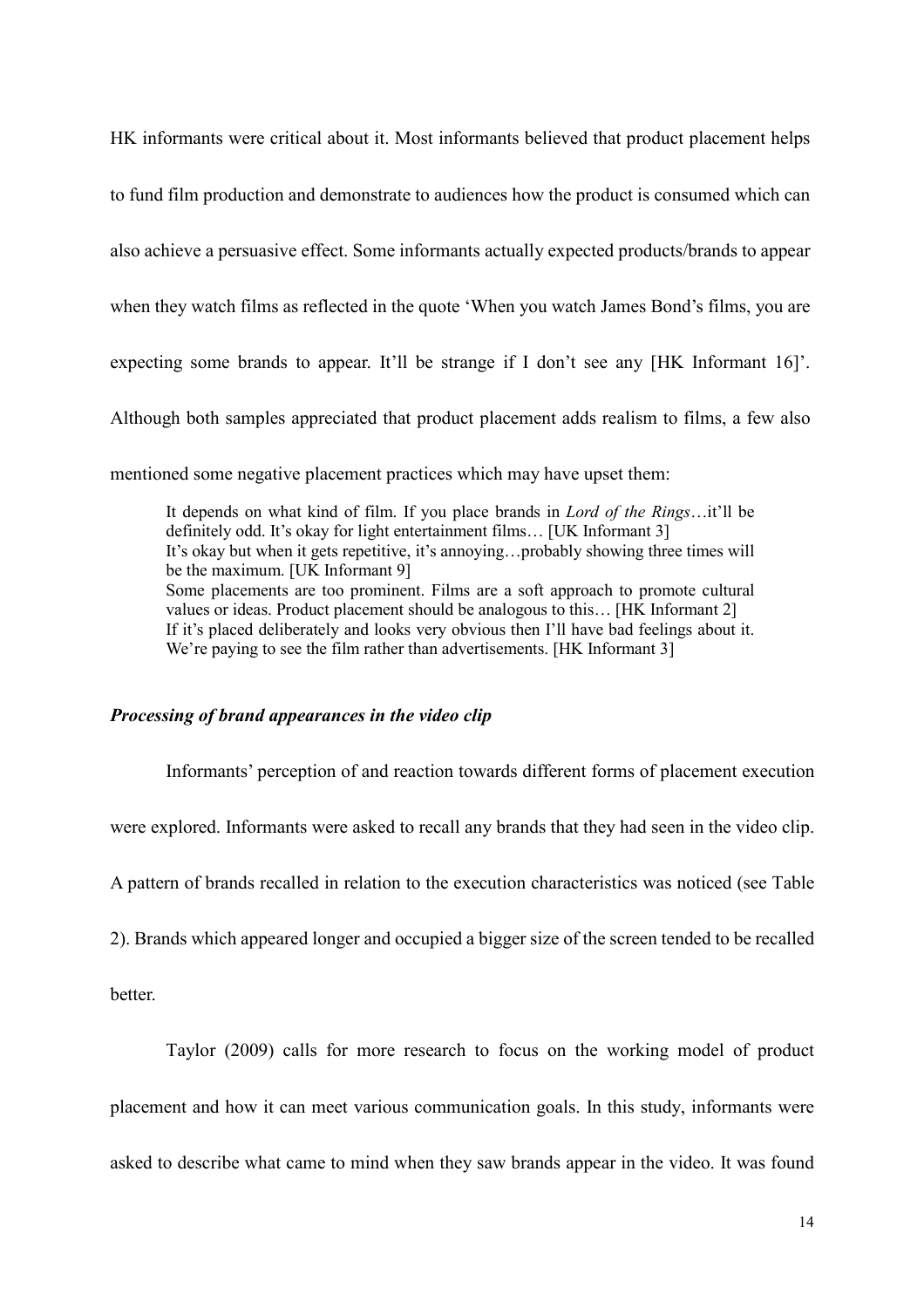that prominently placed products triggered more elaboration. Informants were driven to think

about their value. One HK informant even considered the feelings that the actress may associate

with the product.

I think it (a Louis Vuitton handbag placed) must cost a lot of money. It must be an important thing to the girl in the film as shown by her reactions. [UK Informant 15] I think it must be very expensive and luxury. The two characters should be so rich and they tend to seek for quality of life. [HK Informant 5] I think the emotions of audience are somehow linked to the emotions of the actor/actress in the film. As audience, we may sometimes think if I'm the actor/actress in the film, how will I feel? I guess many people are so fancy about branded products. [HK Informant 8]

Informants commented that the other brand appearances did not lead to strong counterarguments like the Louis Vuitton placement. No informants discussed about the DVD and the Nissin cup noodles. However, informants questioned the appearance of Apple Mac in the video and thought that it had appeared in too many films.

[Please insert Table 2 about here]

Informants did not express any surprise about seeing brands appearing in the video.

#### *Perception of the degree of fit between placed brands and the plot/video*

The film is about fashion and luxury life hence some informants reported that they actually were anticipating some branded products to be shown. Both UK and HK informants have similar perceptions about the congruity between different placed brands and the video. Among all the brands appearing, the Louis Vuitton handbag was regarded as the most closely matched. Informants thought that Louis Vuitton was undoubtedly a well-known brand for luxury bags and the film was led by female characters who love fashion and design. Therefore the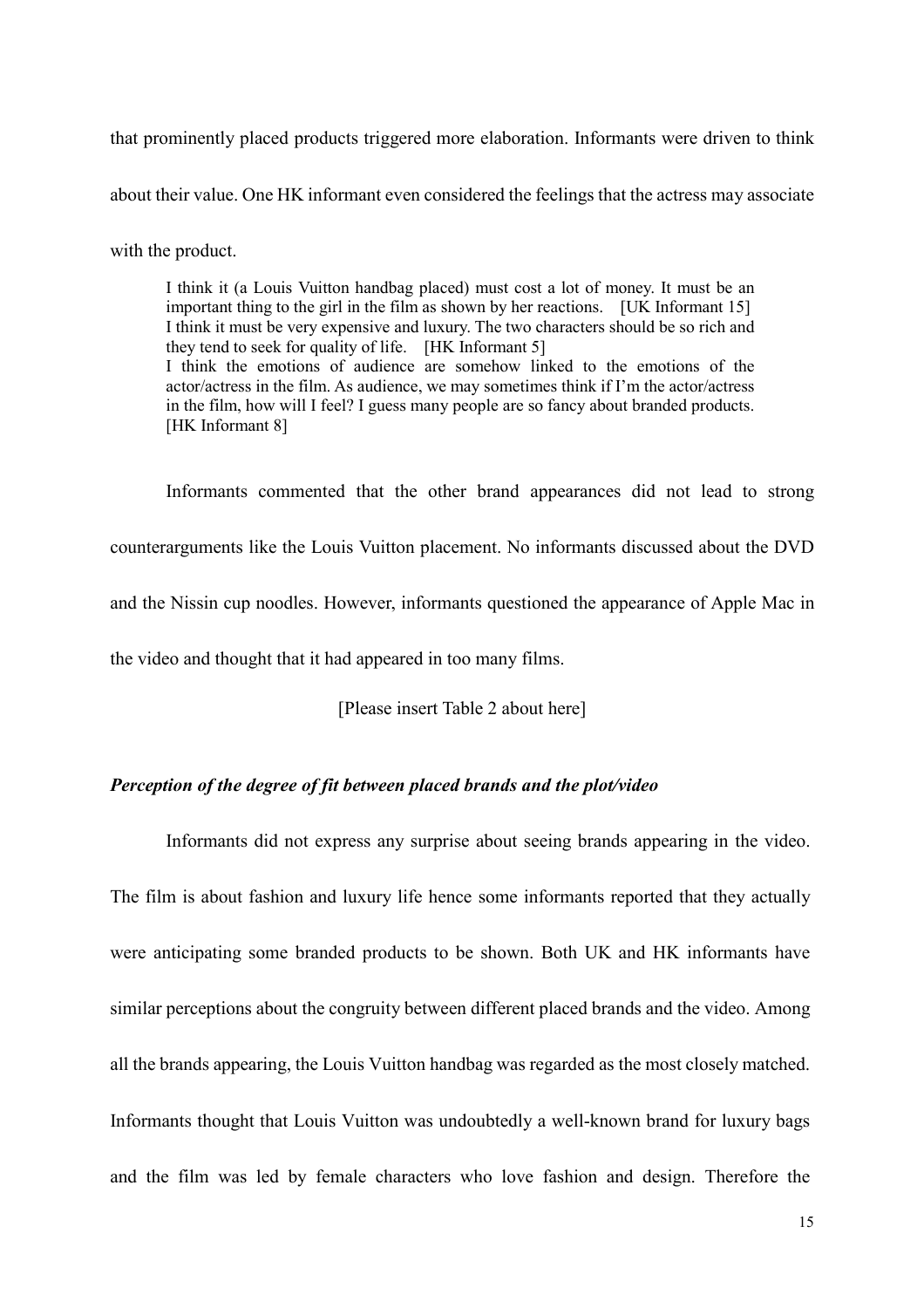placement fits with the film perfectly. The high degree of fit between Louis Vuitton and the plot even made a UK informant argue that it was not a product placement. The informant stated that she actually expected brands like Louis Vuitton to appear and believed that if it turns out to be a Marks and Spencer handbag for example, it would not be as appealing.

A few informants found the appearance of an Apple Mac computer fits with the story but not the Mercedes Benz billboard. Informants also commented that the appearance of the DVD and cup noodles in fact do not connect with the plot. The results show that when the product fits the storyline well, viewers may even not treat it as a placement. It suggests that a high degree of fit between a placed product and a plot may be able to disguise the promotional intention.

#### *The detection of selling intention of the placed brands and the perceived influences*

Although most informants agreed that the Louis Vuitton placement fits the story, substantial differences in the detection of selling intention were revealed between the UK and HK samples. Compared to the UK sample, HK informants were more ready to detect the promotional intent of placed brands and question its purpose as illustrated below:

It can be changed to another brand/ product without affecting the story. Maybe Louis Vuitton has sponsored a lot for the film so they have to show it… [HK Informant 2] Maybe Louis Vuitton has sponsored a lot for the film. Perhaps those clothes and shoes are all sponsored so they need to show them from time to time. It's definitely a product placement…the film producer tends to zoom on the logo. [HK Informant 7]

Most HK informants argued that Louis Vuitton could be replaced by another brand without affecting the flow of the story. A few informants also found the brand appearance too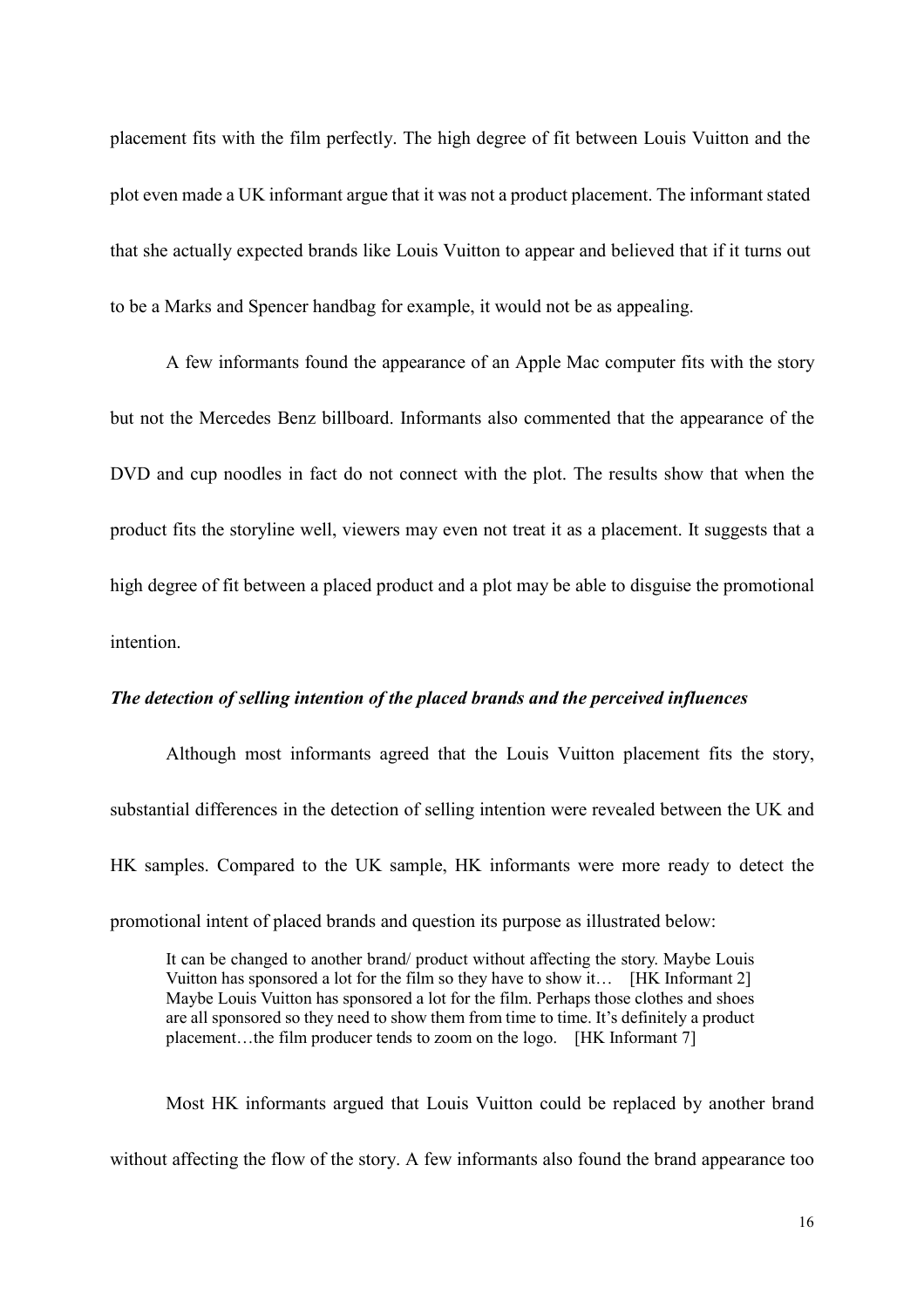prominent. Therefore the HK sample was more likely to believe that Louis Vuitton had sponsored the film and the brand was placed deliberately. However, a few informants did point out that realising the promotional intent would not weaken their attitudes towards the film and the placed brand. It is possible that it might affect their brand evaluation subconsciously. Comparing to the HK sample, UK informants were less likely to attribute brand appearances to commercial intention. Most of them were positive about showing brands in films and believed that it could be quite effective.

Likewise, the UK and HK sample differ significantly regarding the perceived influence of product placement. Most of the HK informants expressed that product placement does not have any apparent influence on them and they would not be driven to try the brand/product merely because of seeing it in films. UK informants were more likely to be tempted to consume products appearing in films. They might be driven to try a placed product if it appeared desirable and they had a need for it. In other words, purchase intention depends on whether or not audiences are in a relevant purchase or consumption situation at that time. Informants specifically mentioned products such as fast food and restaurants, shoes and computers. Interestingly, these products coincide with those that they proposed as the most suitable to be placed in films.

#### *Brands/products that are (not) suitable to be placed in films*

The UK and HK samples converged regarding the product categories viewed as suitable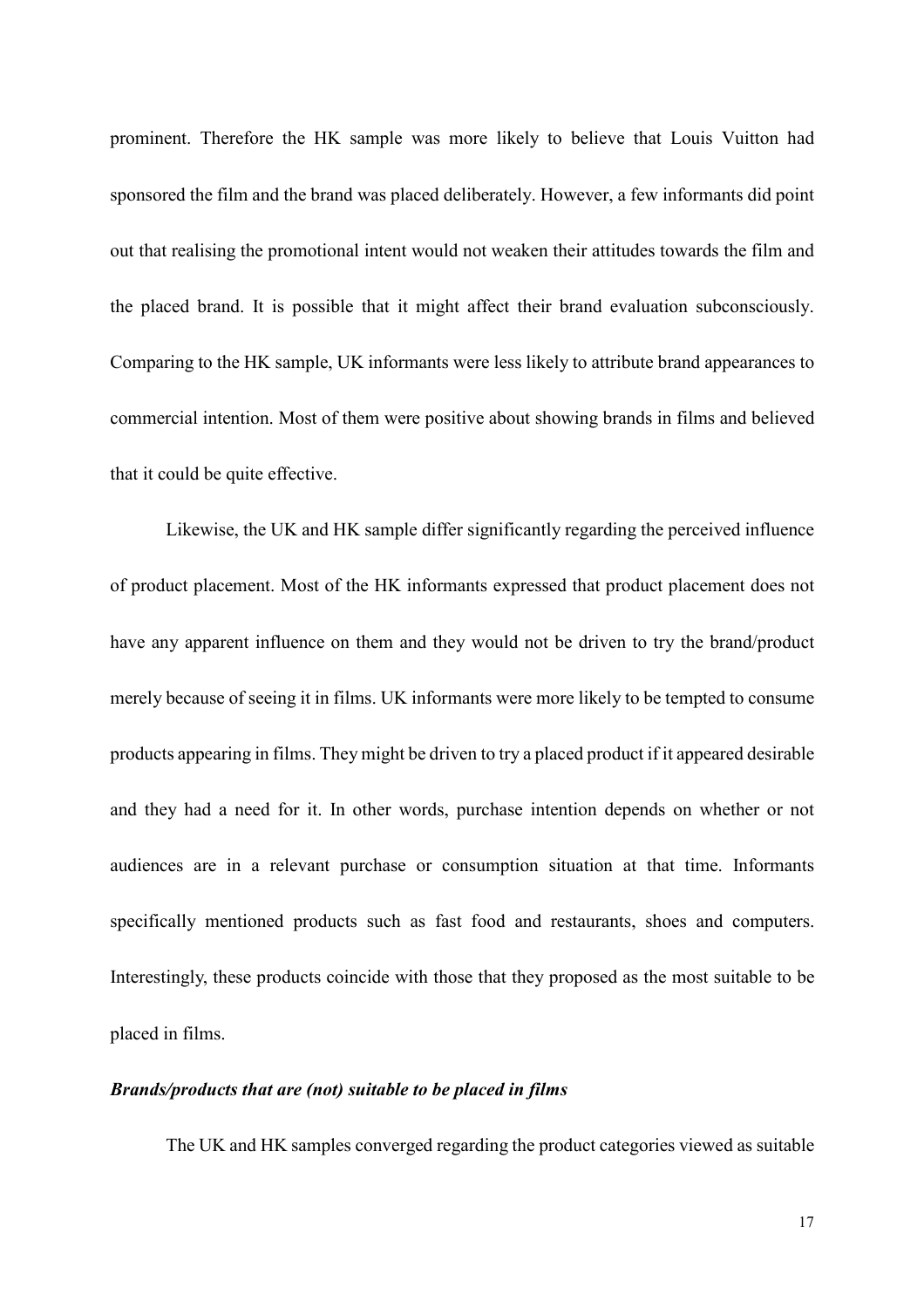for placing in films and generally found that products consumers tend to use in daily life are appropriate (e.g., fashion and accessories, food and drinks, and cars and technological products). However, the samples exhibited different views about products/brands that were considered unsuitable. UK informants generally worried about the placement of ethically charged products such as cigarettes, alcohol, guns or drugs in films. This again echoes the stricter media regulations reinforced in the UK and the more conservative nature of products that could be shown in media. In addition, UK informants generally thought that both less known and wellknown brands are suitable for placement. Some of them believed that lesser known brands are actually more suitable and can benefit more from placement as illustrated in the following quote:

It'll be nice to see some less well-known brands can have the opportunity to get into films. All the big brands have the most money and power. Less well-known brands are not necessarily bad, it's just because of money and power. So it'll be good for them to appear in films as well. [UK Informant 6]

On the contrary, most HK informants tended to believe that less well-known brands are not suitable to be placed in films. They found it strange if actors/actresses in a film were using unfamiliar brands. Informants explained that if a brand does not have many competitors (i.e., already very well-known and popular) in the market, it implies that it does not need to be promoted so extensively. In other words, it does not need the aid of placements to increase brand awareness. This greatly lowers informants' suspiciousness of its commercial intention. However, they appeared to become more alert when seeing less well-known brands appear in films and tended to associate it with some kind of promotional effort. They were also concerned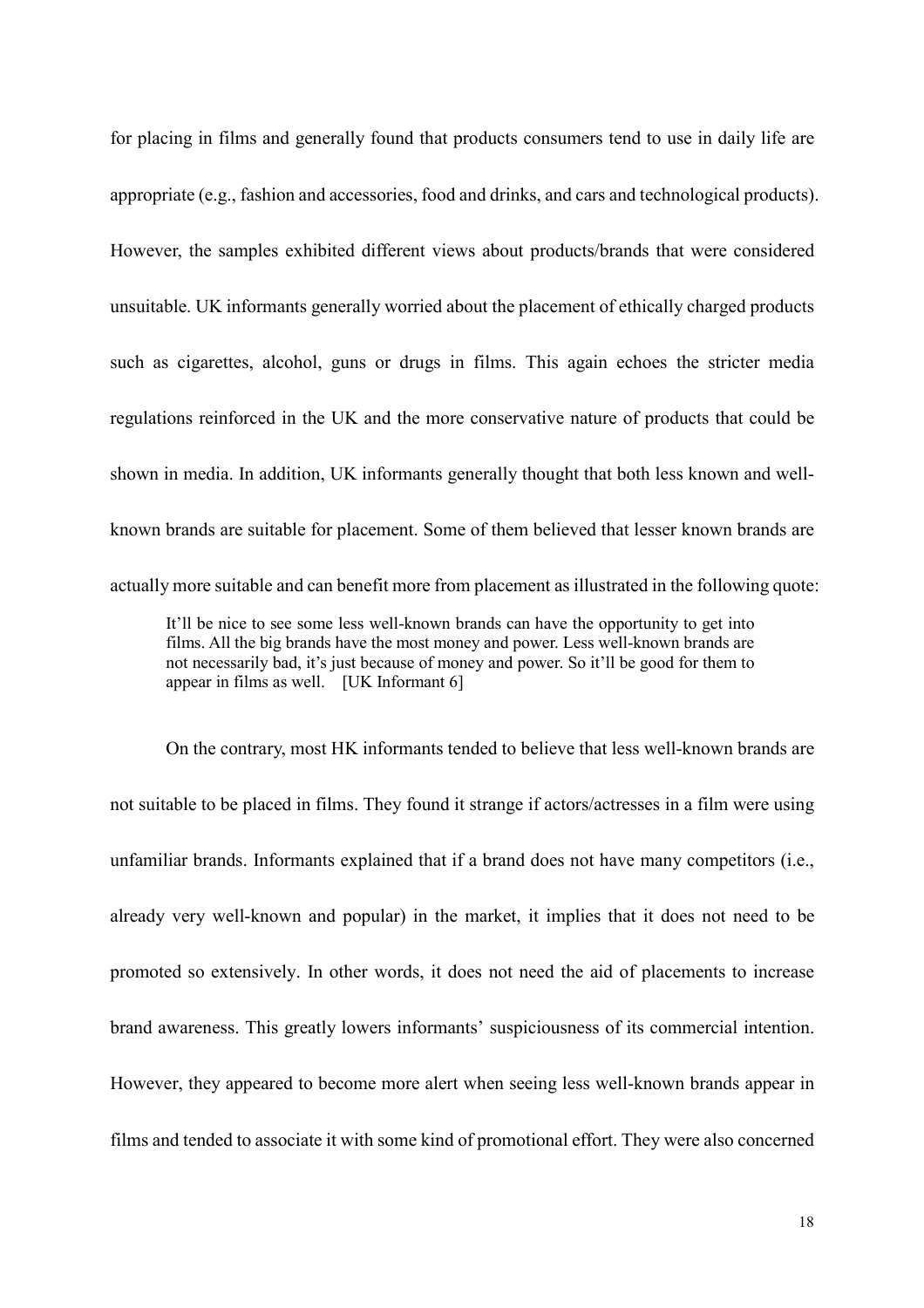that less well-known brands may not be able to afford to be placed in films, and audiences probably would not notice these brands.

For products that are suitable to be placed in films, young consumers in general did not mind or find it ethically wrong if film producers receiving money or other compensation from brand owners. Some of them in fact believed that companies deserve the money because many people download films illegally. Both UK and HK informants understood that film production needs financial support though they exhibited different views towards further regulation of product placement.

#### *Views about prior disclosure and further regulation of product placement*

Most informants generally found it pointless to announce product placement at the beginning of the films. They believed that prior disclosure would not change anything because audiences will be exposed to the placed brands regardless of being notified. However, there were some differences between the two samples.

#### *Prior disclosure weakens versus strengthens the selling intent*

Some UK informants believed that prior disclosure implies that the film has permission to integrate brands, and that brands were not placed randomly. It might also lower the chance of receiving complaints from audiences. An informant pointed out that prior disclosure of placed brands weakens the perceived commercial intent of the placement. On the contrary, most HK informants believed that prior disclosure of product placement provides brands another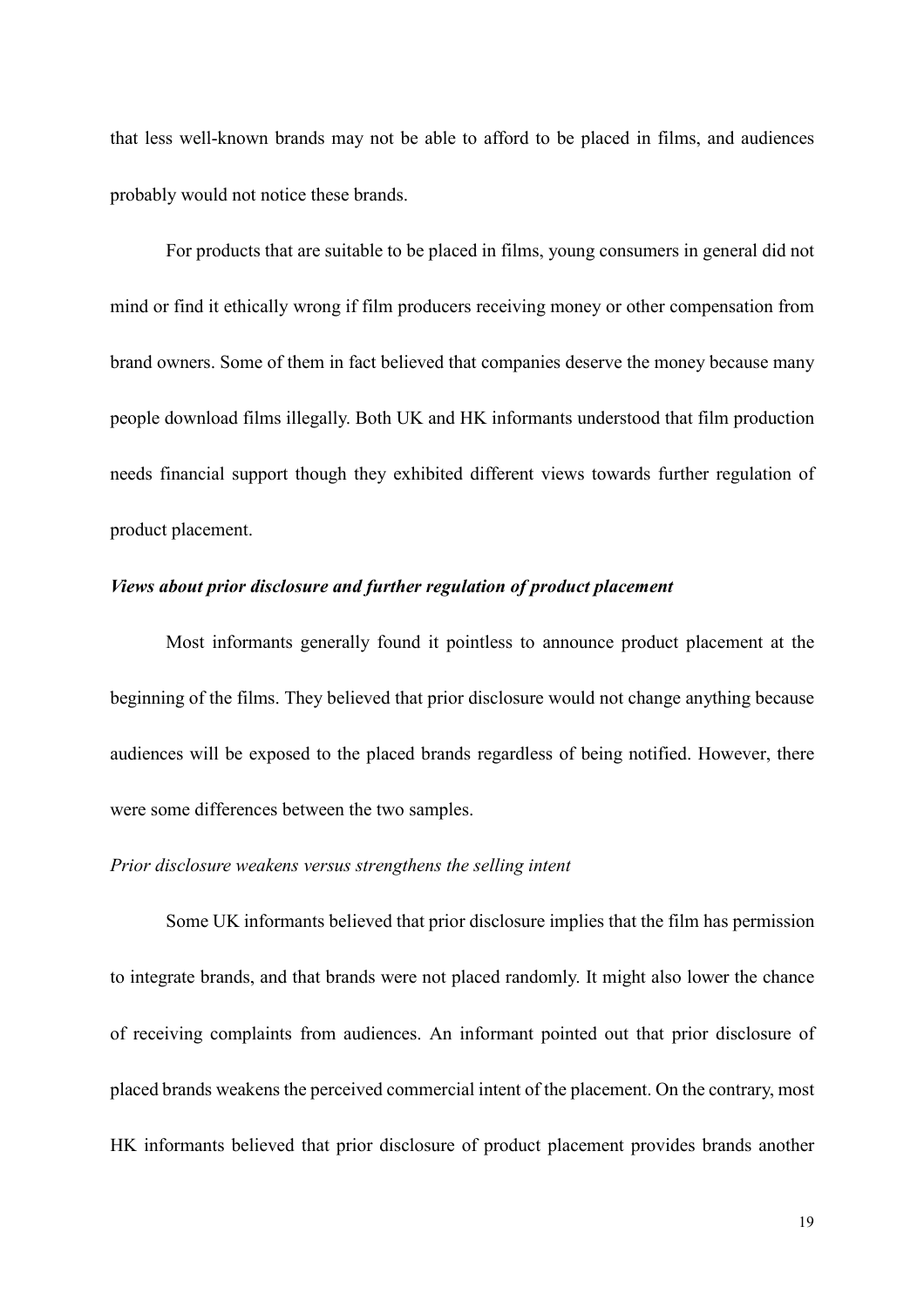advertising opportunity.

Many HK informants stated that disclosing placed brands beforehand reminds them that the film was trying to promote something. The selling intention of the placed brands becomes too obvious. Prior disclosure may actually increase awareness towards the brand appearance. Few of them reported that they may even try to locate the brands in the film consciously. Therefore many of them suggested acknowledging placed brands at the end of the film instead. Although the UK and HK samples had different stances regarding prior disclosure of product placement, they do not see the need for further regulation of product placement as captured in the following quotes:

The amount of product placement in films is alright at the moment. The current regulation is good enough, nothing to be changed. [UK Informant 2] Although there seems an increasing trend of using product placement, the amount of brand appearances is acceptable. It's not necessary to make the regulation stricter. [HK Informant 10]

#### *Self-regulation by the film industry is good enough*

The majority of informants in this study were satisfied with the current level of product placement and they had never found placements overwhelming. They suggested ways to further regulate placement if it becomes too excessive such as restricting the number of brands appearing in a film, regulating the frequency and size of brand appearances, and restricting the duration that each brand appears on the screen. Many HK informants thought that public opinion is a good alternative to monitor product placement. They believed that audiences will boycott the film if the film producer abuses the practice. Therefore they supposed that self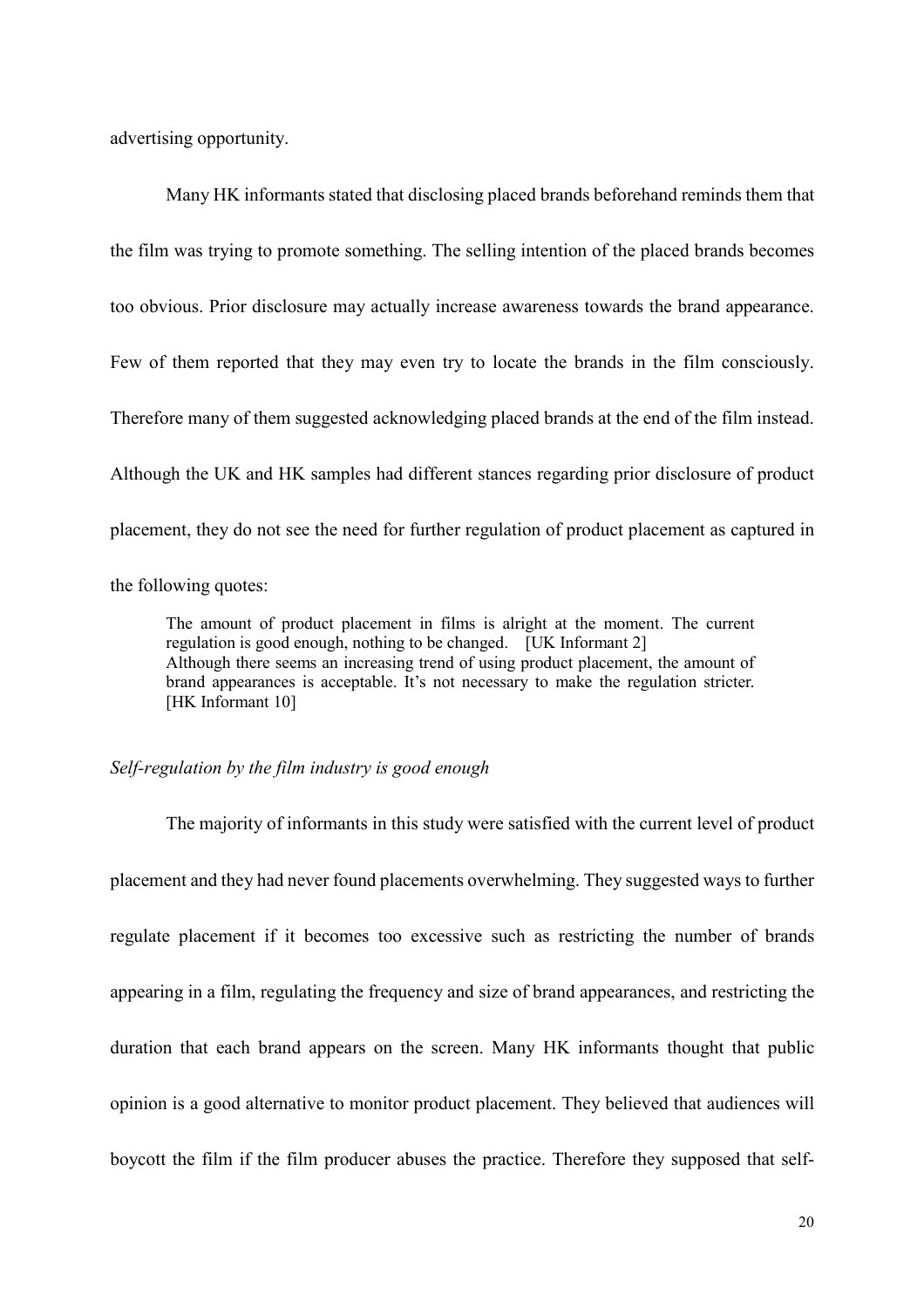regulation and censorship by the industry is effective enough.

#### **Discussions and conclusion**

Extending prior research in the area of product placement, this study responded to calls in the literature to conduct more product placement research cross culturally (e.g., Karrh, Frith, and Callison 2001; McKechnie and Zhou 2003). A qualitative framework was used, also responding to calls in the literature (e.g., DeLorme and Reid 1999; Hackley and Hackley 2012). The findings revealed that, although informants from the two cultures were heavy consumers of films, the two cohorts were predisposed to use a different lens in interpreting placement scenes. The following discussion identifies a number of research propositions emerging from the findings.

Results show that a few informants not only recognized the brands appeared in films, but also were able to recall the fine details associated with the placed product. Most of these films were comedies or dramas and some informants also suggested that light entertainment films are more suitable for placement (i.e. comedies, dramas or romantic stories). This is consistent with findings from previous content analysis studies that brands are more likely to appear in these film types (La Ferle and Edwards 2006; Pervan and Martin 2002). Roehm, Roehm and Boone (2004) believe that product placement fits well with the storyline of comedies and dramas. However, Agrawal, Menon and Aaker (2007) suggest avoiding placing brands in dramas because the emotional arousal provoked by dramas may deprive one's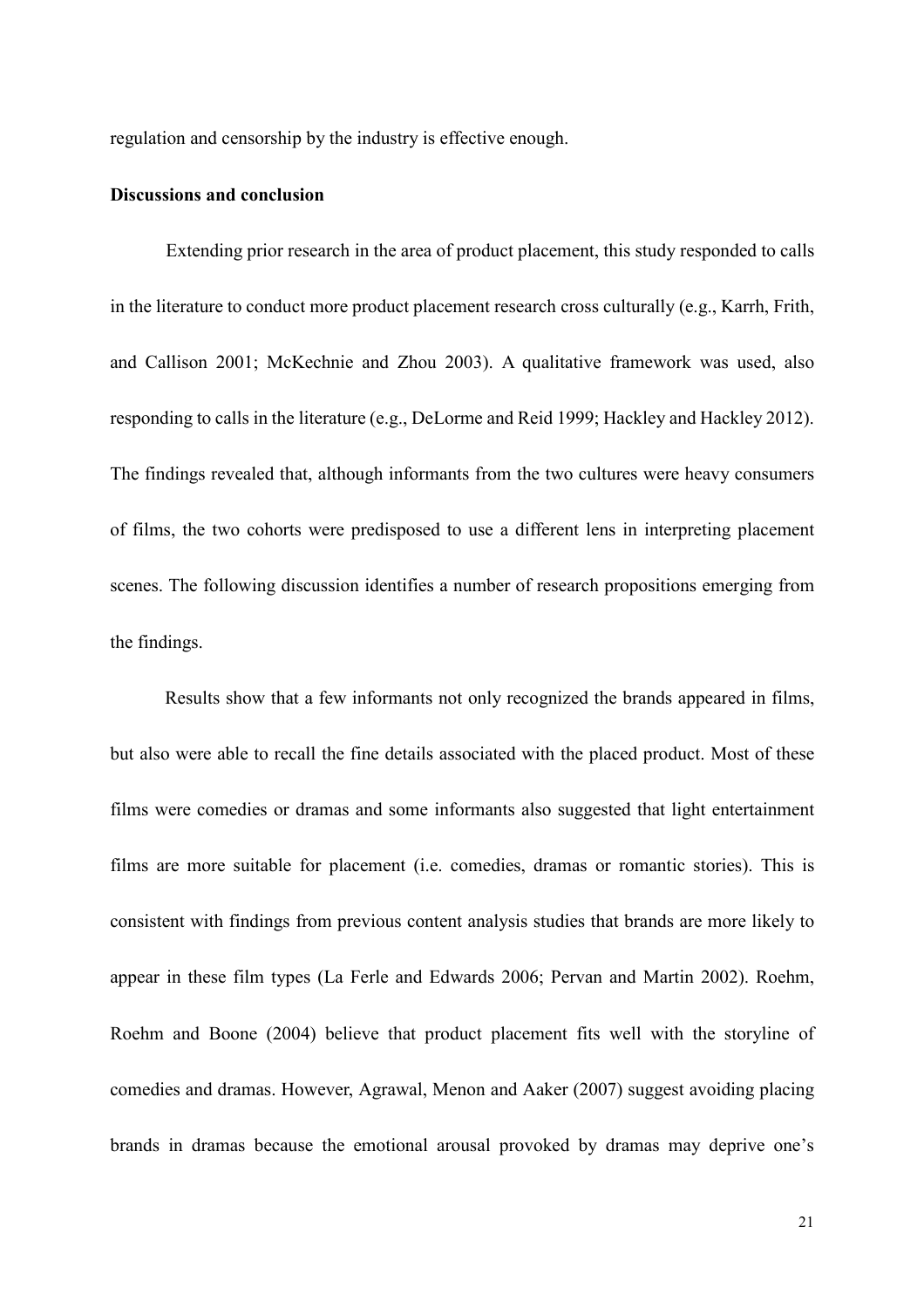opportunity to process placement information thus dramas may not be a good platform for product placements. The role of film genres on the perception of product placement remains under researched (Van Reijmersdal, Neijens, and Smit 2009). Future studies may consider examining if:

*Research Proposition 1: some film types (e.g. comedies or dramas) are more appropriate/effective for product placement than others (e.g. historical or thriller).* 

Consistent with previous findings (Gupta, Balasubramanian, and Klassen 2000; Gupta and Gould 1997), informants from both the UK and HK are generally positive about product placement. However, HK informants expressed more negative feelings towards advertising than the UK sample. This suggests that attitudes towards product placement and conventional advertising can vary. As proposed by Hackley and Tiwsakul (2006), there could be different cognitive and emotional engagements with entertainment (thus product placement) than with advertising. A recent study in the field examined consumers' purchase intention towards brands placed negatively (Redondo 2012). The study envisaged that attitudes towards product placement in general may affect the effectiveness of negative placement. It assumed that attitudes towards advertising and attitudes towards product placement are the same and used the former to approximate the latter. However, the current results suggest that this assumption may not be valid. Future research may explore if the positive views towards product placement will translate into placement effectiveness. Therefore, it is proposed: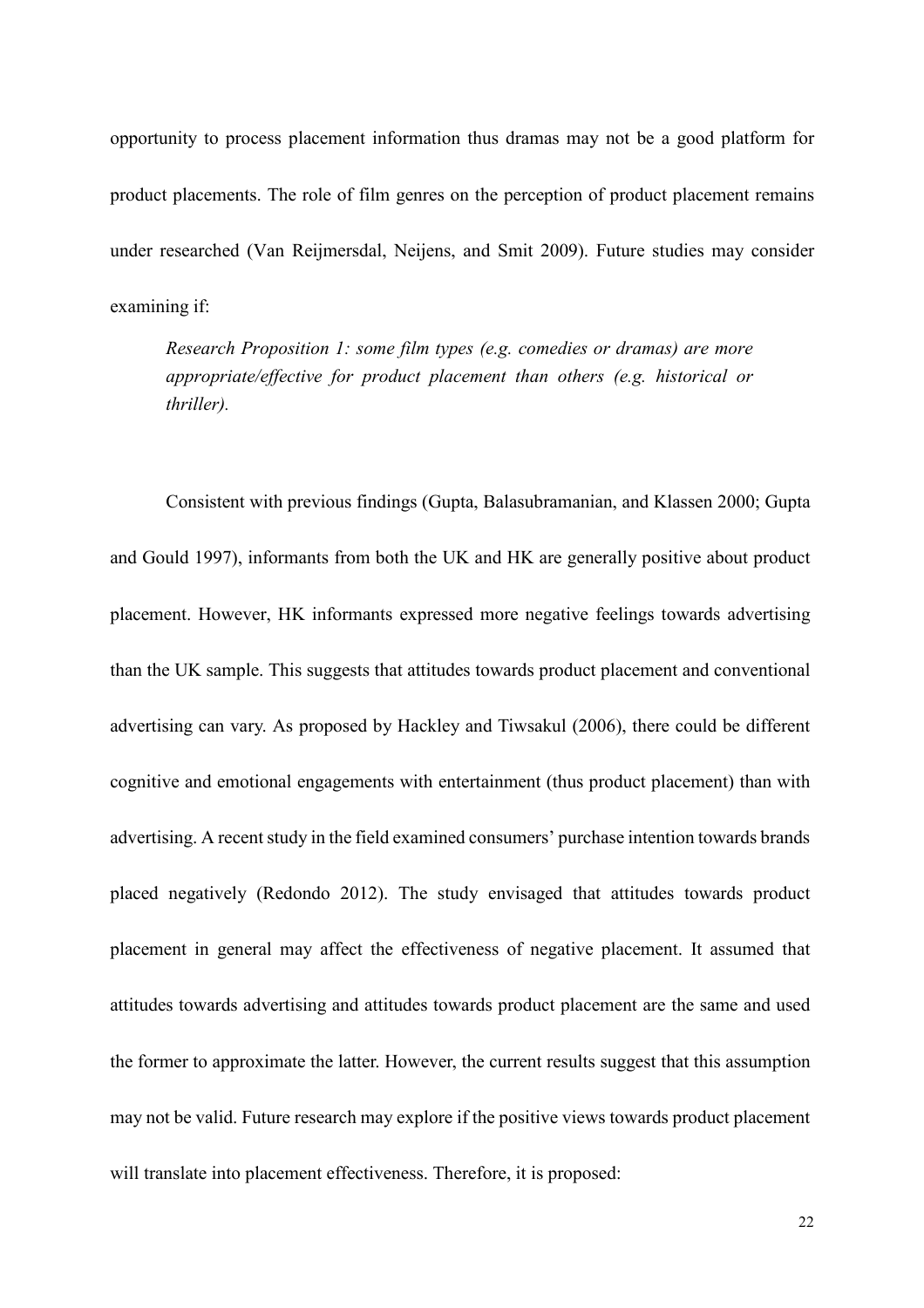*Research Proposition 2: there is a positive association between views towards product placement in general and placement effectiveness.* 

Although young consumers were quite positive about product placement, they were annoyed by excessive and repetitive brand integration. The UK sample was more concerned about the film style and found it odd if brands appeared in some film genres. Hong Kong informants had greater concern about the execution style. They get annoyed by brands which appear prominently and with an obvious selling intention. The prominence of brand appearances led them to have a greater elaboration of the placed brand. They had doubts about its value to the story. Hence prominently placed brands trigger more processing and stimulate informants to question their relevance. Specifically, some informants expressed concerns about advertisement placements (i.e., incorporating advertising material such as billboard into a scene) and found them fit the plot the least. It is envisaged that this placement type may be comparatively less persuasive. Consequently it is proposed:

*Research Proposition 3: there is a negative association between level of elaboration of placements and placement effectiveness. Research Proposition 4: advertisement placements are less effective compared to other types of brand integration.* 

The UK and HK samples differed noticeably on the detection of the selling intention of brand appearances. When seeing brands appear in films, most UK informants tended to consider 'what is placed there' while HK informants were more likely to question 'why it is placed there'.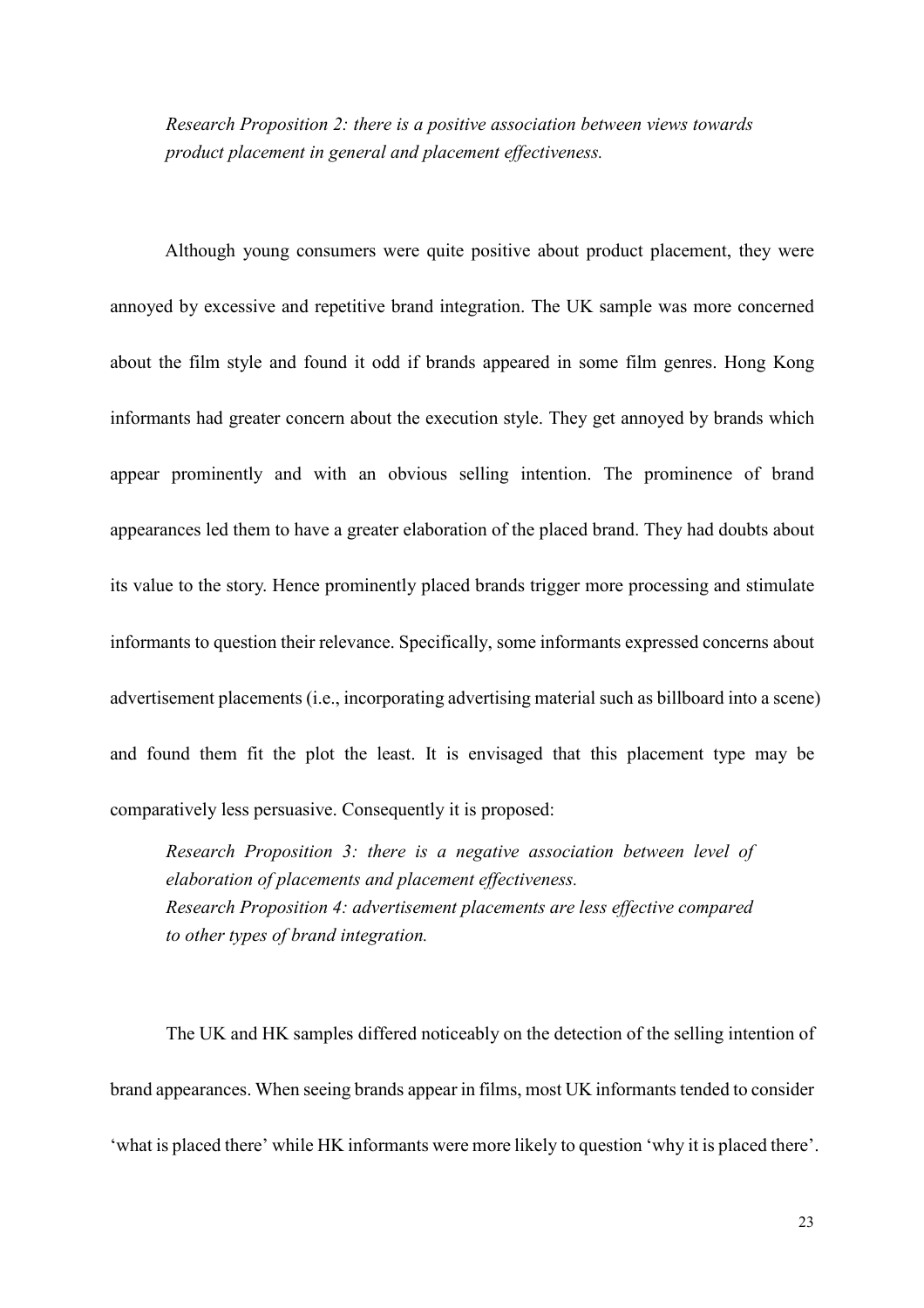The HK sample was more sensitive and sceptical about the selling intent of product placement. Any close-ups on logos, zoom ins and locks on the product or repetition of brand appearances seemed to easily offend them. This may be attributed to cultural differences as well as the media environments. According to House *et al.* (2004), HK people are more assertive and performance-oriented compared to the UK cohort hence may be more alert and thus more defensive to the persuasive intent of product placement. It is worth noting that the UK is regarded as one of the countries with the strictest advertising regulations to protect their audiences (Dowell 2009). Bob Wootton, the media and advertising director of the Incorporated Society of British Advertisers, even claimed that British advertising regulations are the most stringent and effective in the world (Hall 2010). Therefore it is unsurprising to find that UK informants were generally positive about advertising. A previous study also shows that the British regarded advertising as a positive component of everyday life (Heyder, Musiol, and Peters 1992). HK informants have been bombarded by abundant advertisements which proliferate within their lives. Their unfavourable attitudes could probably be attributed to the saturation of advertising in the media. This is illustrated by the fact that television advertising clutter in HK was recorded almost twice as high as in the UK (Brown 2011). The perceived exaggeration in advertisements may arouse their scepticism towards the credibility of advertising which may have extended to product placement. The results suggest that a more subtle form of placement may appear to be less suspicious to the young generation in the HK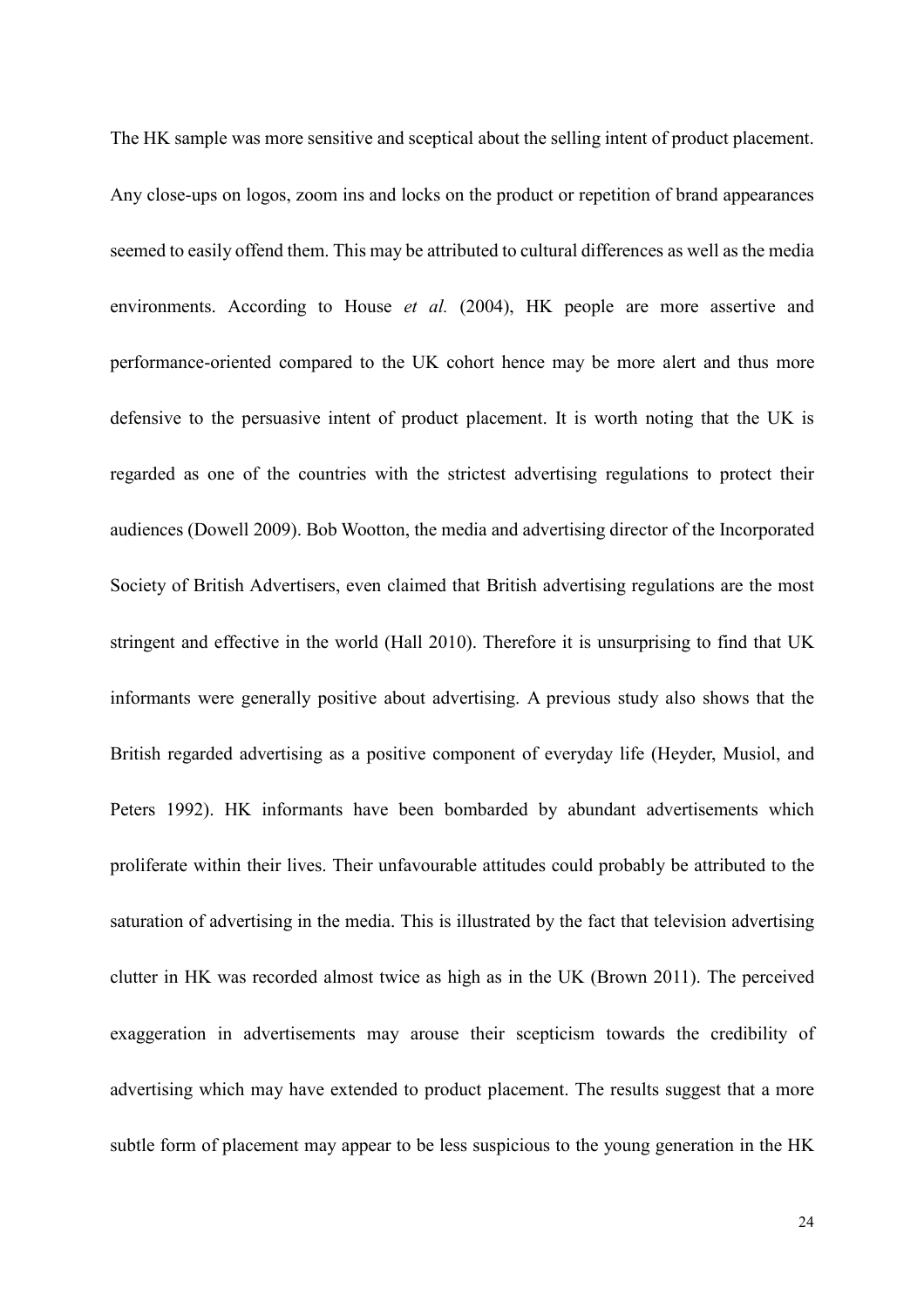market. It is important that the inserted branded products are interwoven into the story to preserve the integrity and authenticity of the film. Therefore, we propose the following:

*Research Proposition 5: cultural factors moderate the detection of commercial intent and thus placement effectiveness.* 

Morton and Friedman (2002) suggest future research to examine audience's interest and attitudes towards brands and branded goods in order to understand how it affects placement effectiveness. Gould and Gupta (2006) explored audiences' perceptions towards game shows and products placed for prizes. Informants in their study judged the appropriateness of placed products in terms of their relative financial value. In the current study, another dimension has emerged: the suitability of product placement largely depends on the awareness of and familiarity with the brands. Hong Kong informants found familiar and well-known brands more suitable for placing in films and were irritated by placement of generic brands. However, some UK informants believed that less well-known brands can benefit more from placing in films because it gives the brand greater visibility. De Gregorio and Sung (2010) argued that familiarity may lead to liking. Audiences who are familiar with a brand may possibly be more positive and behave more favourably when they see the same brand appear in a film. In fact, placed brands may not need to be shown very explicitly, if they are strong and well-known. For instance, young consumers in the interview tended to link a specific product with a particular brand even though the brand name was not explicitly mentioned (e.g., association of 'a bucket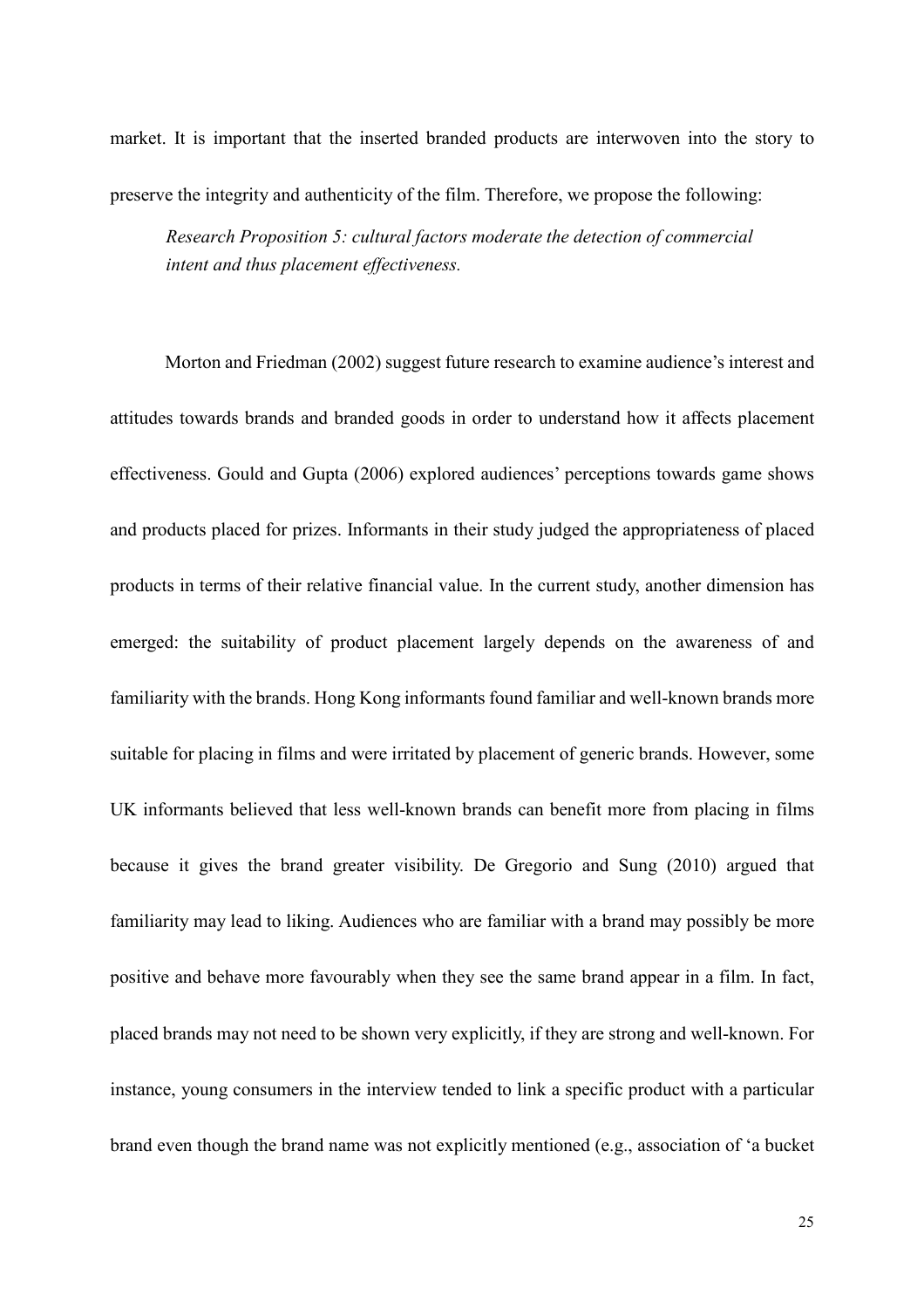of chicken' with 'KFC'). This highlights the power of well-known brands and product

*Research Proposition 6: cultural factors moderate the appropriateness of placed brand and thus placement effectiveness.* 

placement may further reinforce this association. Future studies may examine if:

A HK informant also pointed out that brands in a crisis or with a bad reputation are not suitable to be placed in films. This corresponds with a real case between Toyota and the American television programme *Modern Family* (Brian 2010). Toyota was experiencing a crisis when its automobiles were criticised for a safety defect, which may have had a negative impact on the television programme. However, unlike traditional commercials, which can be easily removed from a commercial break, it is more difficult to pull out brands sandwiched within media content, illustrating the lack of flexibility in product placement compared to conventional advertising. However, this is changing because of technological advancement. Virtual placement and post-production editing of placement scenes are increasingly popular now.

#### **Managerial implications, limitations and future research**

There are several examples where different brands have been integrated into films within different markets. For example, the film *The Matrix Reloaded* (2003) has one version for the global audience with an LG television screen placed and another version with a Zenith brand logo for the US domestic market. Dr Pepper was placed in *Spider-Man 2* (2004) in the original version and was replaced by a more internationally-known brand Mirinda to be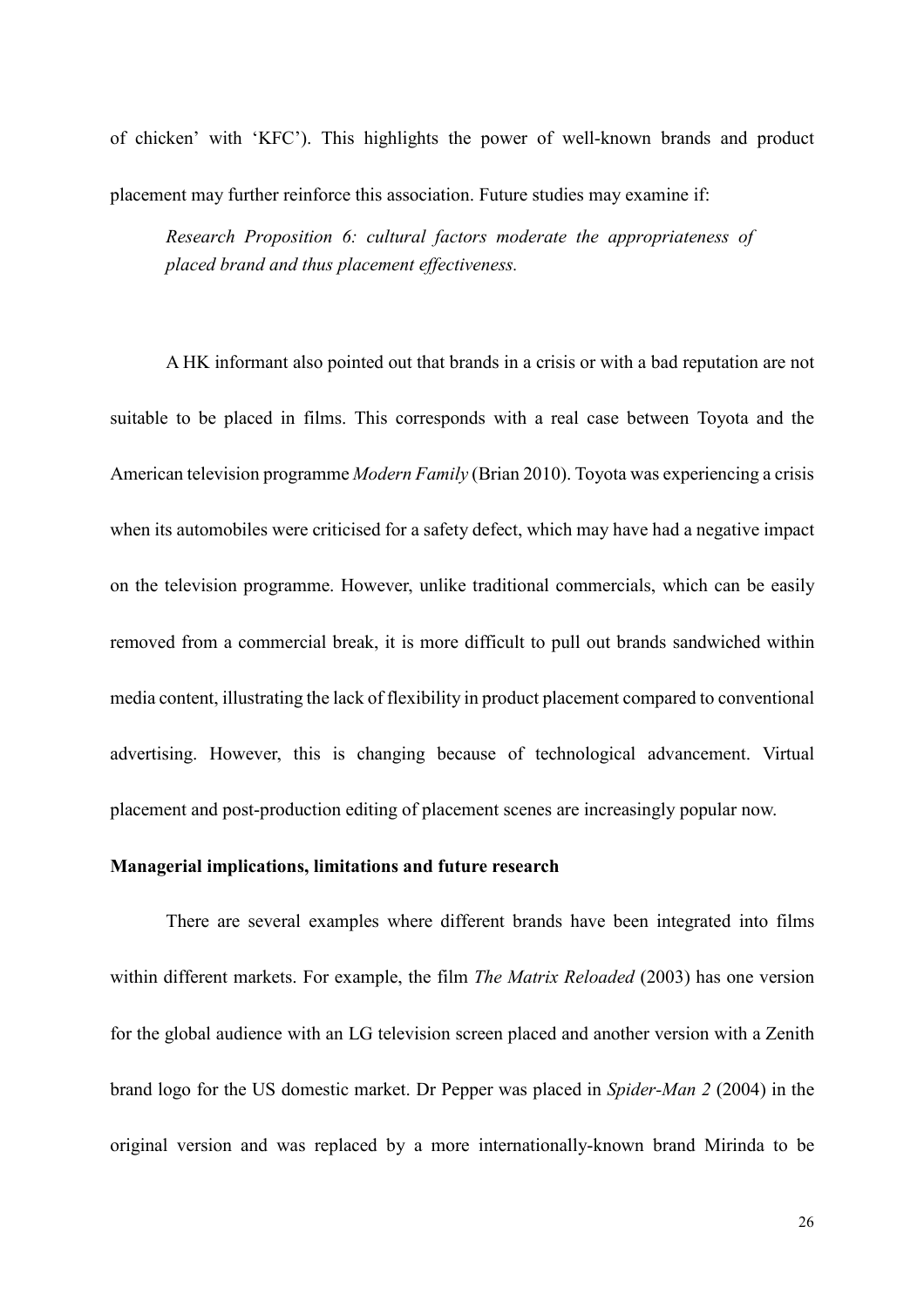presented to global audiences. This study suggests that in addition to targeting different markets with different brands, perhaps multiple versions of placement scenarios (with different execution styles) should be produced to aim at different cultural markets. With technological advancements, targeting a specific cultural group with tailored virtual product placements has become more widespread nowadays and such regional product placements are envisaged to be a future trend. Recently a digital placement firm, Mirriad, has begun to retroactively place brands within music videos, highlighting the possibilities of targeting product placements based on audiences (Miller 2013). Marketers can place or even replace moving items or products in use by actors to be shown to a particular regional market. This can be achieved either proactively or retroactively for film reruns and other types of media.

This study also suggests that young consumers are not passive receivers in the communication of product placements. They were in fact well aware of the practice and actively engaged in interpreting and evaluating this as a marketing communication tool. The notion held by consumer advocates that movie-goers are unaware of the persuasive intent of product placement is subject to challenge. The cohort in this study expressed positive attitudes towards product placement as opposed to parents, consumer activists or policy makers who tend to be more critical about the practice (Hudson, Hudson, and Peloza 2008). They welcomed product placement as long as there was no infringement of the artistic vision of the film. Young audiences neither found it deceptive nor manipulative and they did not think they were being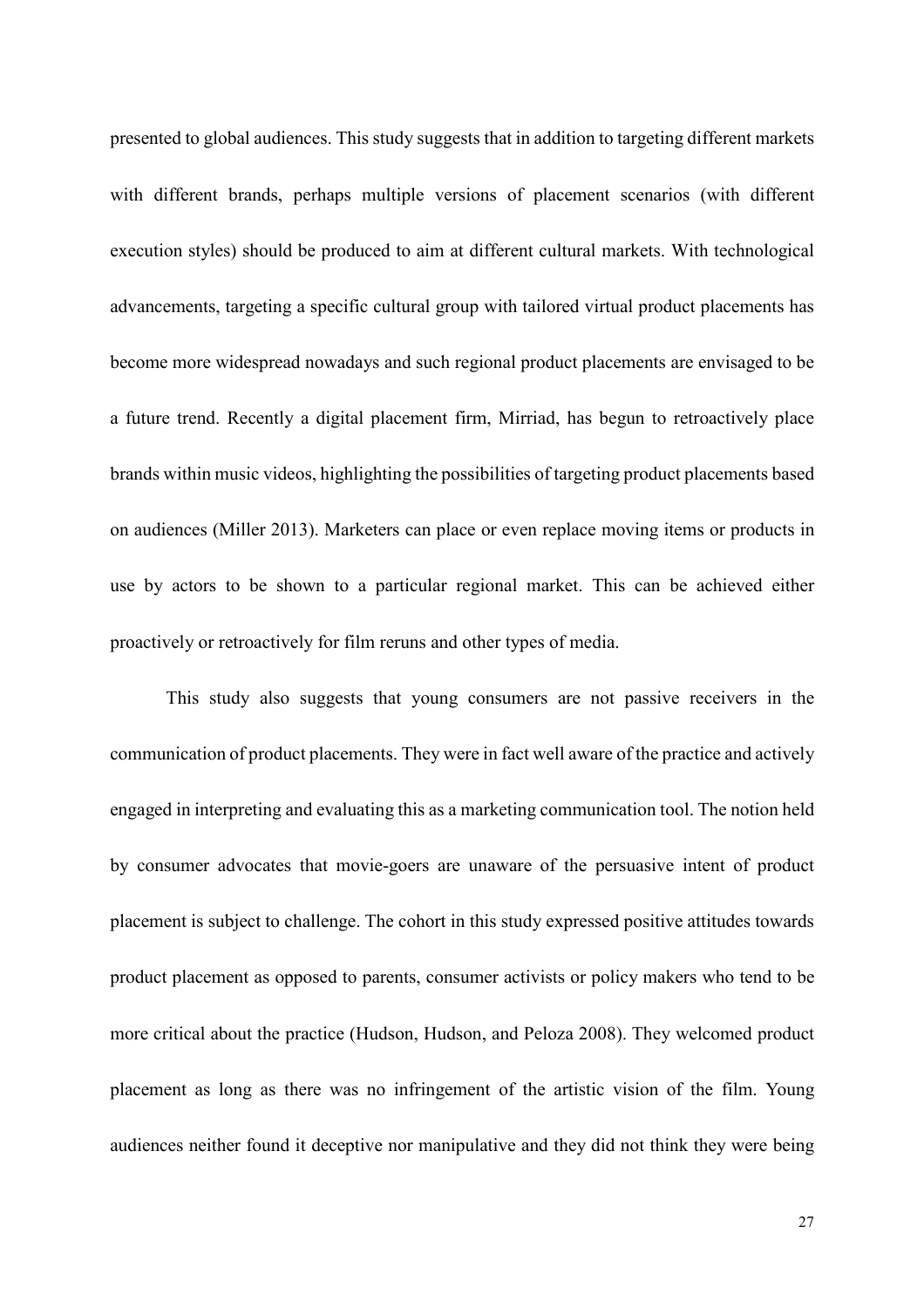taken advantage of. Although some informants believed that brand integration creates desire for wanting the product, the majority of the young generation perceived themselves as being able to resist the selling temptation.

It is generally believed that a product placement is more effective if characters in the programme are actually using and/or mentioning the product (Pervan and Martin 2002). Interestingly, informants in this study rarely mentioned any strong emotional attachment with film characters. The 'parasocial' relationship between audiences and film characters revealed in Russell and Stern's (2006) study was not found in the current research. Only two informants reported that obtaining the product appearing in a film could be a way to associate with the film characters. In other words, this cohort appears to be more mature and rational. They had low involvement with film stars and were more detached from them. Unlike adolescents, young adults at the age range of 18-34 probably have developed their own self identities. They are less likely to believe that consuming the same products as the film characters will make them look like the stars. Therefore although the use of celebrity endorsements has often been touted as an effective way to reach this generation (Thwaites *et al.* 2012), planning product placement with celebrity endorsements to target this group may not be as effective as previously thought.

Concerning the regulation of product placement, informants in general found that brand owners and film producers are disciplined in employing the marketing practice. No informants in the two markets complained that they were overwhelmed by brands in films. Unlike the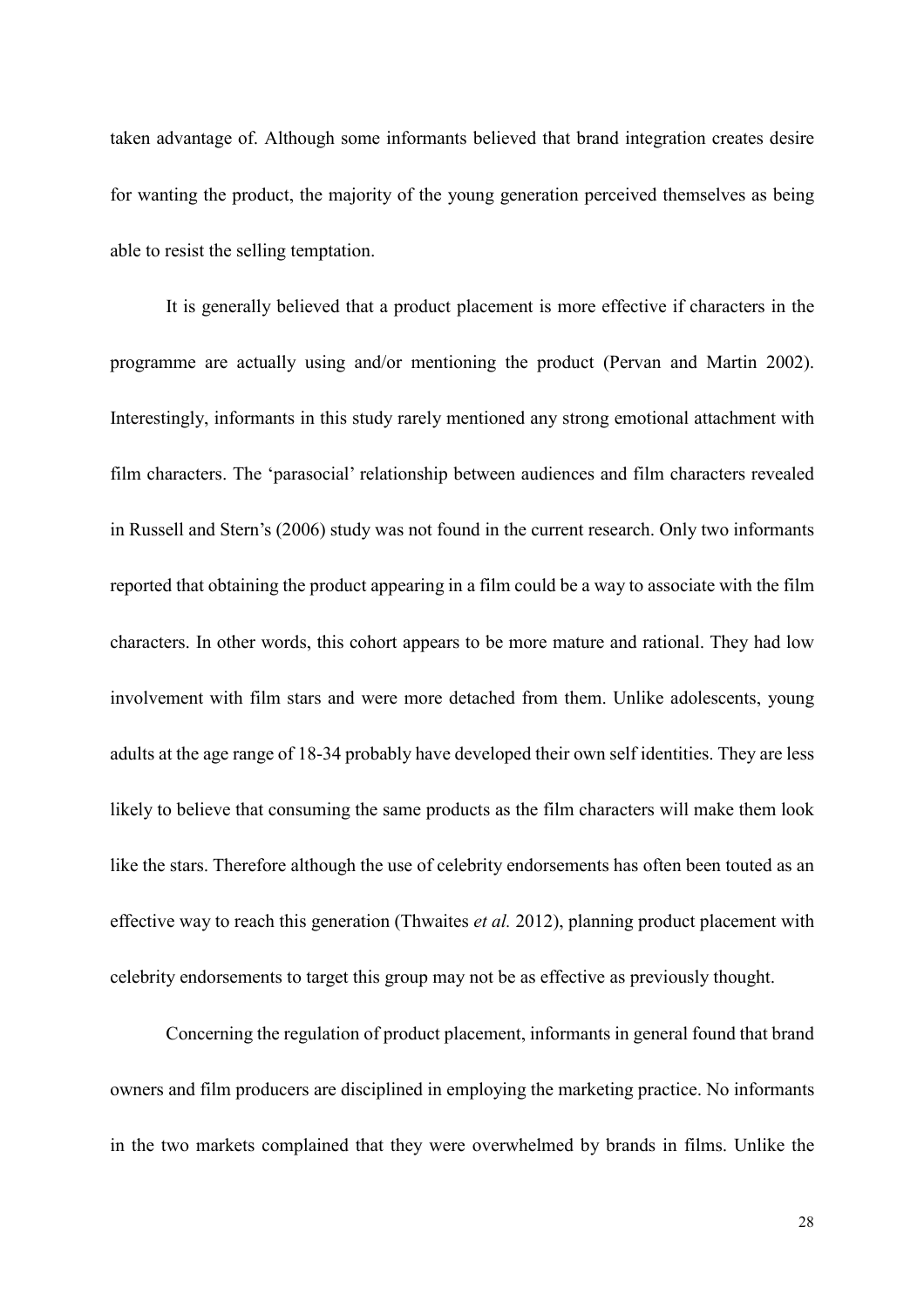consumer advocacy groups, young consumers generally did not see the need for prior disclosure or further regulating product placement in films. They believed that the industry should be able to self-regulate. This reflects that film producers and brand owners generally value the quality and integrity of film content which safeguards audiences' positive feedback on product placement. Further regulation of product placement appears to be unnecessary, at least from the consumers' perspective. Similar to study conducted in other cultural context and more mature group (De Gregorio and Sung 2010), the findings reassure that product placement is a wellaccepted means for marketers to communicate with young consumers. Younger consumers do not want to be lectured, they want to be entertained. It is believed that the study can aid practitioners in creating more effective placements to reach their global audiences and also shed light on media policy, especially on regulations relating to product placement.

Importantly, the preliminary findings revealed in this study provide some interesting insights for further research to enrich the field. However, the results are limited by the usual constraints given the study's exploratory nature, small sample sizes and the use of one film as the stimulus. Further research ought to test these propositions using larger samples and other more diverse stimuli. This study is also exploratory from a cultural perspective so the findings are suggestive instead of conclusive, and further research should consider young consumers' evaluation of product placement in a wider cross-section of cultures with an experimental approach (e.g., Chan, Petrovici and Lowe 2015). Further research could be conducted to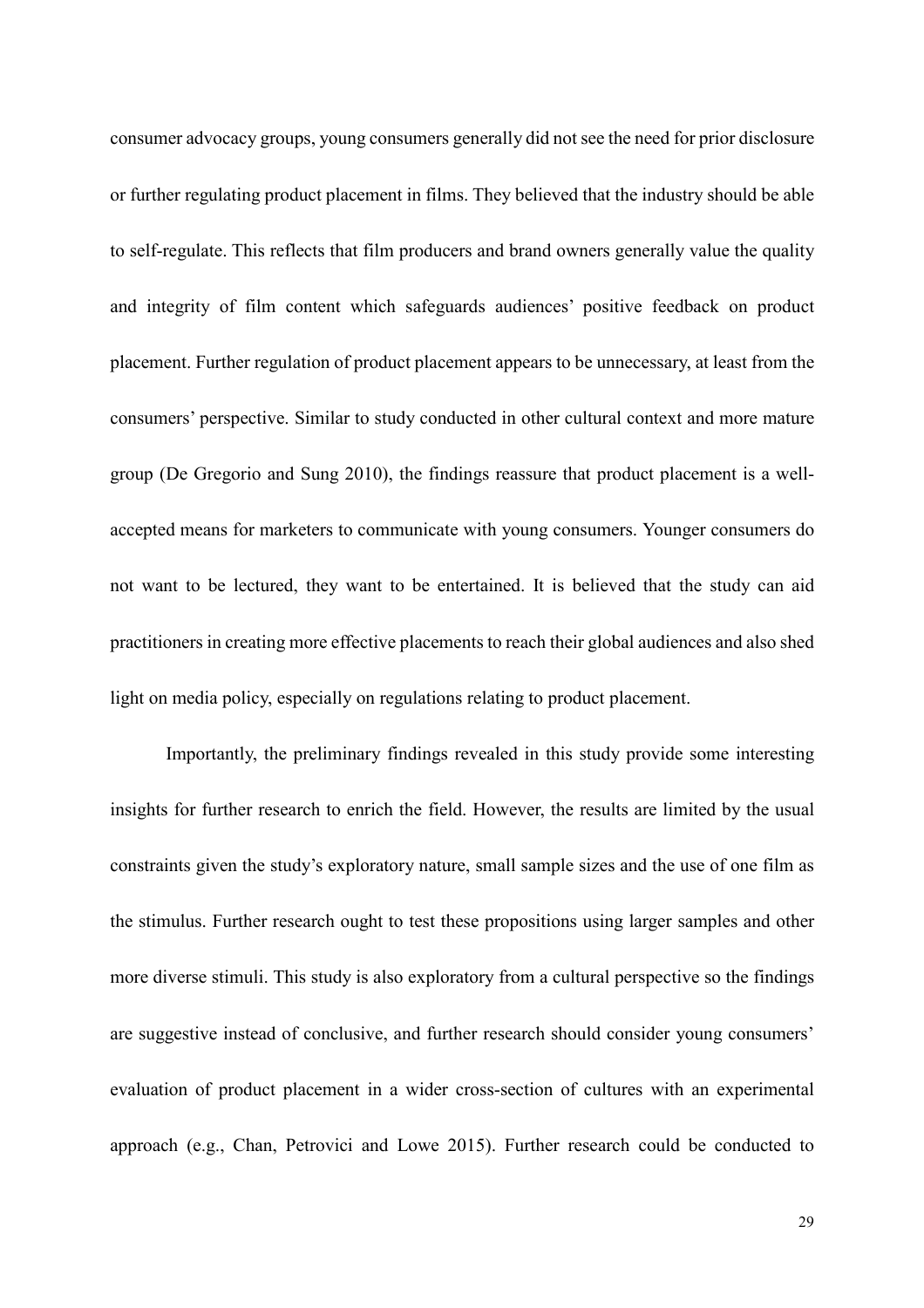examine responses of consumers across cultures using other forms of media, specifically consumer behaviour in relation to video games is an important and growing area of research inquiry (Prugsamatz, Alpert and Lowe 2010).

The study helps to unfold how audiences across cultures interpret and assign meanings to product placement which is fundamental for gauging placement effectiveness. As pointed out by Gould and Gupta (2006, p78), placement effectiveness is 'intertextually embedded in meaning, discourse and reflexivity; only through these can attitudinal and behavioural changes take place'. With technological advancement and more sceptical audiences, product placement can be an effective tool, but its implementation and effectiveness across cultures require more explicit research, as illustrated by the findings here.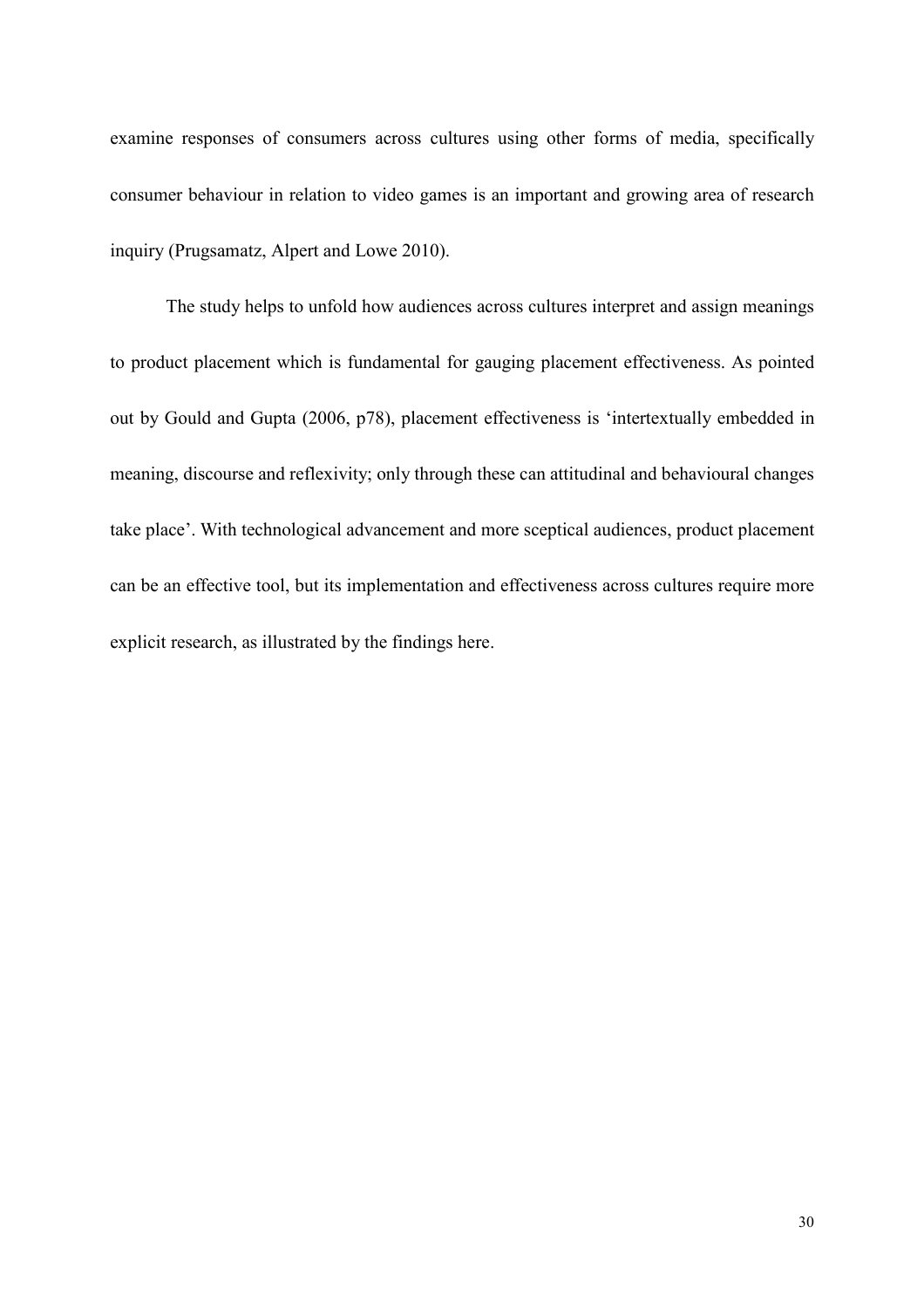#### **References**

- Agrawal, N., Menon, G. and Aaker, J.L. 2007. "Getting emotional about health." *Journal of Marketing Research*, 44 (1): 100-113.
- Allan, D. 2010. "They're playing my brand: Product placement in popular music." *International Journal of Integrated Marketing Communications*, Spring, 40-46.
- Berkowitz, H. 1994. "Product makers pay for film role. *Houston Chronicle*, 11<sup>th</sup> August.
- Box Office Mojo. 2015. "Sex and the City." Accessed January 13. http://www.boxofficemojo.com/movies/?page=intl&id=sexandthecity.htm.
- Breakthrough Research Report. 2010. "Research towards Media Usage of Hong Kong Youth in 2010." Accessed February 10. http://www.breakthrough.org.hk/ir/Research/ 44 Youth media usage/abstract.pdf.
- Brennan, S., Rosenberger P.J., and Hementera, V. 2004. "Product placements in movies: An Australian consumer perspective on their ethicality and acceptability." *Marketing Bulletin*  $15: 1-16$
- Brown, M. 2011. "How should you take TV advertising clutter into account?" *Knowledge* Point, May, 1-3.
- Cauberghe, V. and De Pelsmacker, P. 2010. "Advergames: The impact of brand prominence and game repetition on brand responses." *Journal of Advertising*, 39(1): 5-18.
- Chakravarty, A., Liu, Y., Mazumdar, T. 2010. "The differential effects of online word-of-mouth and critics' reviews on pre-release movie evaluation." *Journal of Interactive Marketing*, 24(3): 185-197.
- Chan, F. 2012. "Product placement and its effectiveness: A systematic review and propositions for future research." *The Marketing Review*, 12(1): 39-60.
- Chan, F., Petrovici, D. and Lowe, B. 2015. "Antecedents of product placement effectiveness across cultures." *International Marketing Review*, Forthcoming.
- Cowley, E. and Barron, C. 2008. "When product placement goes wrong: The effects of program liking and placement prominence." *Journal of Advertising*, 37(1): 89-98.
- De Gregorio, F. and Sung, Y. 2010. "Understanding attitudes toward and behaviours in response to product placement." *Journal of Advertising*, 39(1): 83-96.
- De Mooij, M. 1998. *Global Marketing and Advertising: Understanding Cultural Paradoxes*. Thousand Oaks, London, New Delhi: Sage Publications Inc.
- DeLorme, D.E., and Reid, L.N. 1999. "Moviegoers' experiences and interpretations of brands in films revisited." *Journal of Advertising* 28(2): 71-95.
- Dowell, B. 2009. "Product placement ban on UK television to continue." Accessed April 4. http://www.guardian.co.uk/media/2009/mar/11/product- placement-ban-continues.
- Eisend, M. 2009. "A cross-cultural generalizability study of consumers' acceptance of product placements in movies." *Journal of Current Issues and Research in Advertising* 31: 15-26.
- Geraci, J.C., and Nagy, J. 2004. "Millennials the new media generation." *Young Consumers: Insight and Ideas for Responsible Marketers,* January-March, 17-24.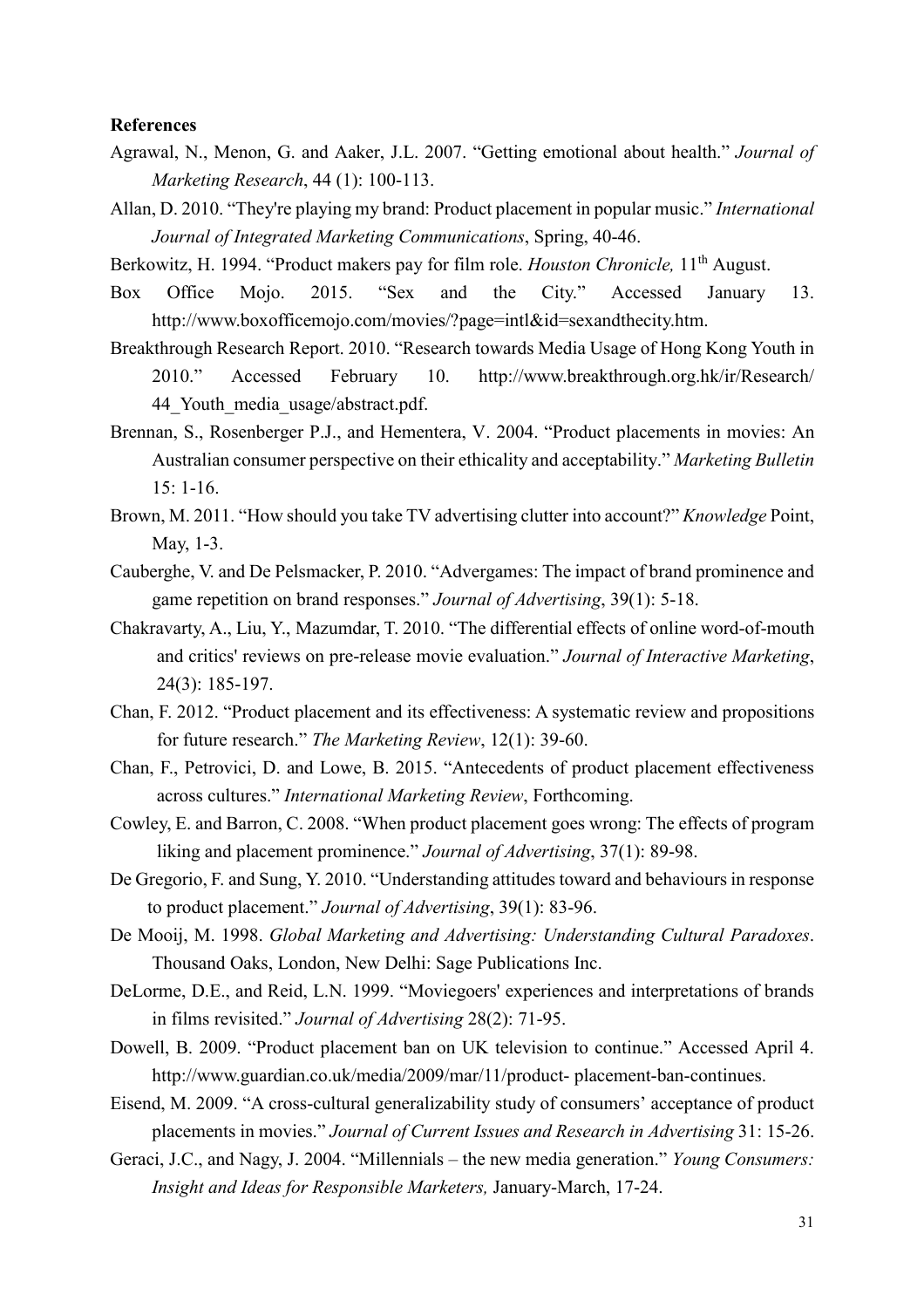- Gould, S.J., and Gupta, P.B. 2006. "Come on down: How consumers view game shows and the products placed in them." *Journal of Advertising* 35(1): 65-81.
- Gould S.J., Gupta P.B., and Grabner-Kräuter, S. 2000. "Product placements in movies: A crosscultural analysis of Austrian, French and American consumers' attitudes toward this emerging international promotional medium." *Journal of Advertising*, 29(4): 41-58.
- Guest, G., MacQueen, K.M., and Namey, E.E. 2012. *Applied Thematic Analysis*. Thousand Oaks, California: Sage.
- Gupta, P.B., Balasubramanian, S.K., and Klassen, M. 2000. "Viewers' evaluations of product placements in movies: Public policy issues and managerial implications." *Journal of Current Issues and Research in Advertising* 22(2): 41-52.
- Gupta, P.B., and Gould, S.J. 1997. "Consumers' perceptions of the ethics and acceptability of product placements in movies: Product category and individual differences." *Journal of Current Issues and Research in Advertising* 19(1): 37-50.
- Gupta, P.B., and Lord, K.R. 1998. "Product placement in movies: The effect of prominence and mode on audience recall." *Journal of Current Issues and Research in Advertising* 20(1): 47-59.
- Hackley, C., and Hackley, A. 2012. "Unpaid product placement: The elephant in the room in UK TV's new paid for product placement market." *International Journal of Advertising* 31(4): 703-718.
- Hackley, C. and Tiwsakul, R. 2006. "Entertainment marketing and experiential consumption." *Journal of Marketing Communications*, 12(1): 63-75.
- Hall, E. 2004. "Young consumers receptive to movie product placement." *Advertising Age* 75(13): 8.
- Hall, E. 2010. "U.K. tightens rules on newly approved TV product placement." *Advertising Age* 81(7): 22-24.
- Heyder, H., Musiol, K.G., and Peters, K. 1992. "Advertising in Europe—Attitudes towards advertising in certain key East and West European countries." *Marketing and Research Today*, March, 58-67
- Hofstede, G. 2001. *Culture's Consequences: Comparing Values, Behaviours, Institutions, and Organizations across Nations*. Thousand Oaks CA: Sage Publication Inc.
- Homer, P.M. 2009. "Product placements: The impact of placement type and repetition on attitude." *Journal of Advertising* 38 (3): 21-32.
- House, R.J., Hanges, P.W., Javidan, M., Dorfman, P., and Gupta, V. 2004. *Culture, Leadership, and Organizations: The GLOBE Study of 62 Societies*. Thousand Oaks CA: Sage Publication Inc.
- Hudson, S. and Hudson, D. 2006. "Branded entertainment: a new advertising technique or product placement in disguise? *Journal of Marketing Management* 22(5/6): 489-504.
- Hudson, S., Hudson, D., and Peloza, J. 2008. "Meet the parents: A parent's perspective on product placement in children's films." *Journal of Business Ethics* 80(2): 289-304.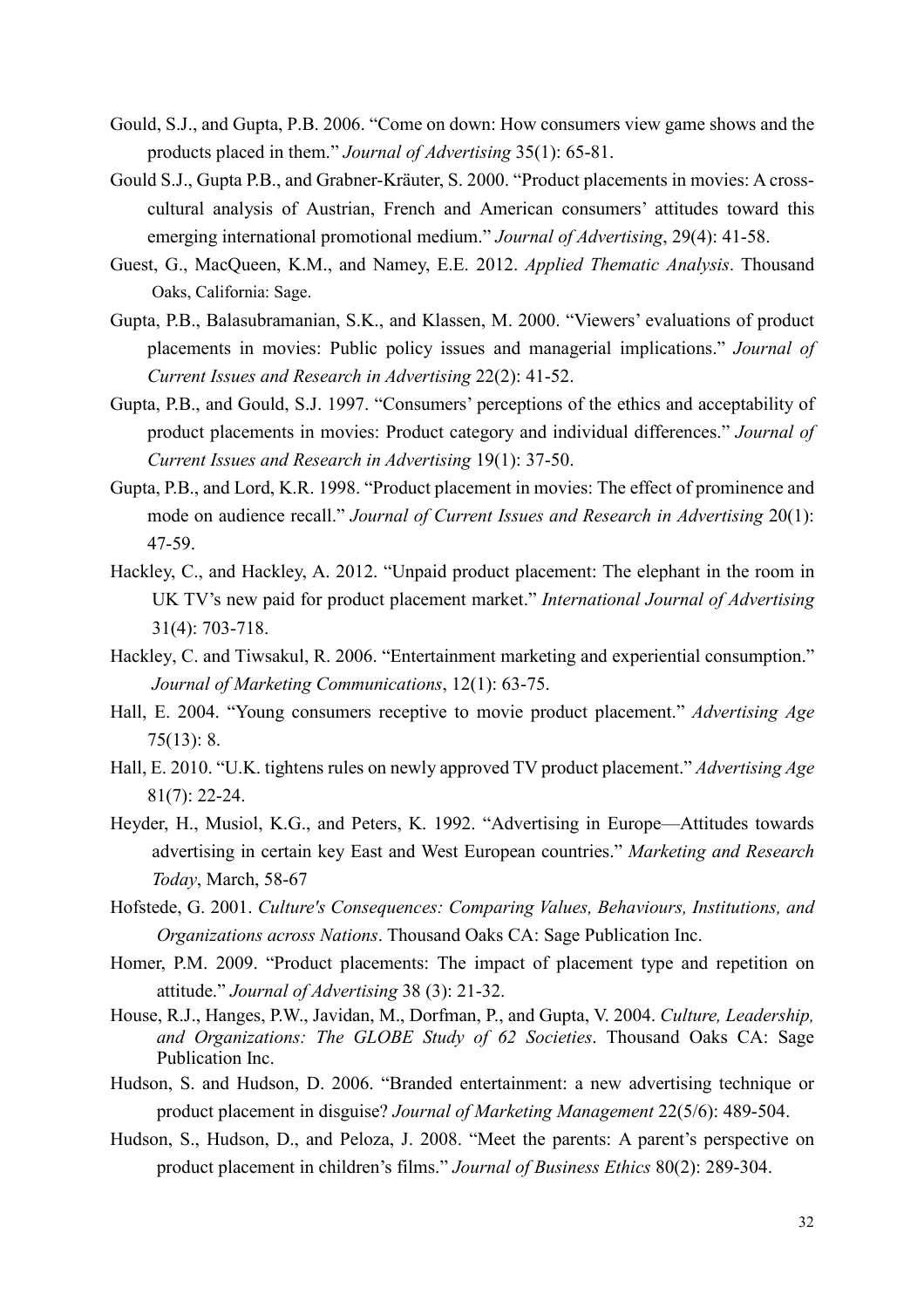- Jin, C.H., and Villegas, J. 2007. "The effect of the placement of the product in film: Consumers' emotional responses to humorous stimuli and prior brand evaluation." *Journal of Targeting, Measurement and Analysis for marketing*, 15(4): 244-255.
- Karrh, J.A. 1998. "Brand placement: A review." *Journal of Current Issues and Research in Advertising* 20(2): 31-49.
- Karrh, J.A., Frith, K.T., and Callison, C. 2001. "Audience attitudes towards brand placement: Singapore and United States." *International Journal of Advertising* 20(1): 3-24.
- La Ferle, C., and Edwards, S.M. 2006. "Product placement: How brands appear on television." *Journal of Advertising* 35 (4): 65-86.
- Lee, T., Sung, Y., and Choi, S.M. 2011. "Young adults' responses to product placement in movies and television shows: A comparative study of the United States and South Korea." *International Journal of Advertising* 30(3): 479-507.
- Lehu, J.M. 2007. *Branded Entertainment: Product Placement and Brand Strategy in the Entertainment Business*. London: Kogan Page.
- Lindlof, T.R. 1995. *Qualitative Communication Research Methods*. London: Sage Publication Inc.
- McCracken, G. 1988. *The Long Interview*. Newbury Park, CA: Sage Publication Inc.
- McKechnie, S., and Zhou, J. 2003. "Product placement in movies: a comparison of Chinese and American consumers' attitudes." *International Journal of Advertising* 22(2): 349-374.
- Miller, M. 2013. "Digital product placement creates adverts out of thin air." *BBC News* 8 April.
- Miller, W.L., and Crabtree, B.F. 2004. "Depth interviewing." In *Approaches to Qualitative Research: A Reader on Theory and Practice*, edited by S.N. Hesse-Biber, and P. Leavy, 185-202. New York: Oxford University Press.
- Morton, C.R. and Friedman, M. 2002. "'I saw it in the movies': Exploring the link between product placement beliefs and reported usage behaviour." *Journal of Current Issues and Research in Advertising* 24(2): 33-40.
- Motion Picture Association of America. 2005. "MPAA Presidential Address 2005". Accessed April 13. http://www.mpaa.org/press\_releases/2005\_03\_15b.pdf.
- HK Motion Picture Industry Association. 2012. "The Movie Industry of Hong Kong in 2010". Accessed December 17 2012. http://www.mpia.org.hk/content/press.php?month=2011 -  $01$ &call=1.
- Nelson, M.R., and McLeod, L.E. 2005. "Adolescent brand consciousness and product placements: awareness, liking and perceived effects on self and others." *International Journal of Consumer Studies* 29(6): 515–528.
- Ofcom. 2006. "Product placement: A consultation on issues related to product placement." Ofcom, London, UK.
- Okazaki, S., Mueller. B. and Taylor, C. 2010. "Global consumer culture positioning: Testing perceptions of soft-sell and hard-sell advertising appeals between U.S. and Japanese consumers." *Journal of International Marketing*, 18(2): 20-34.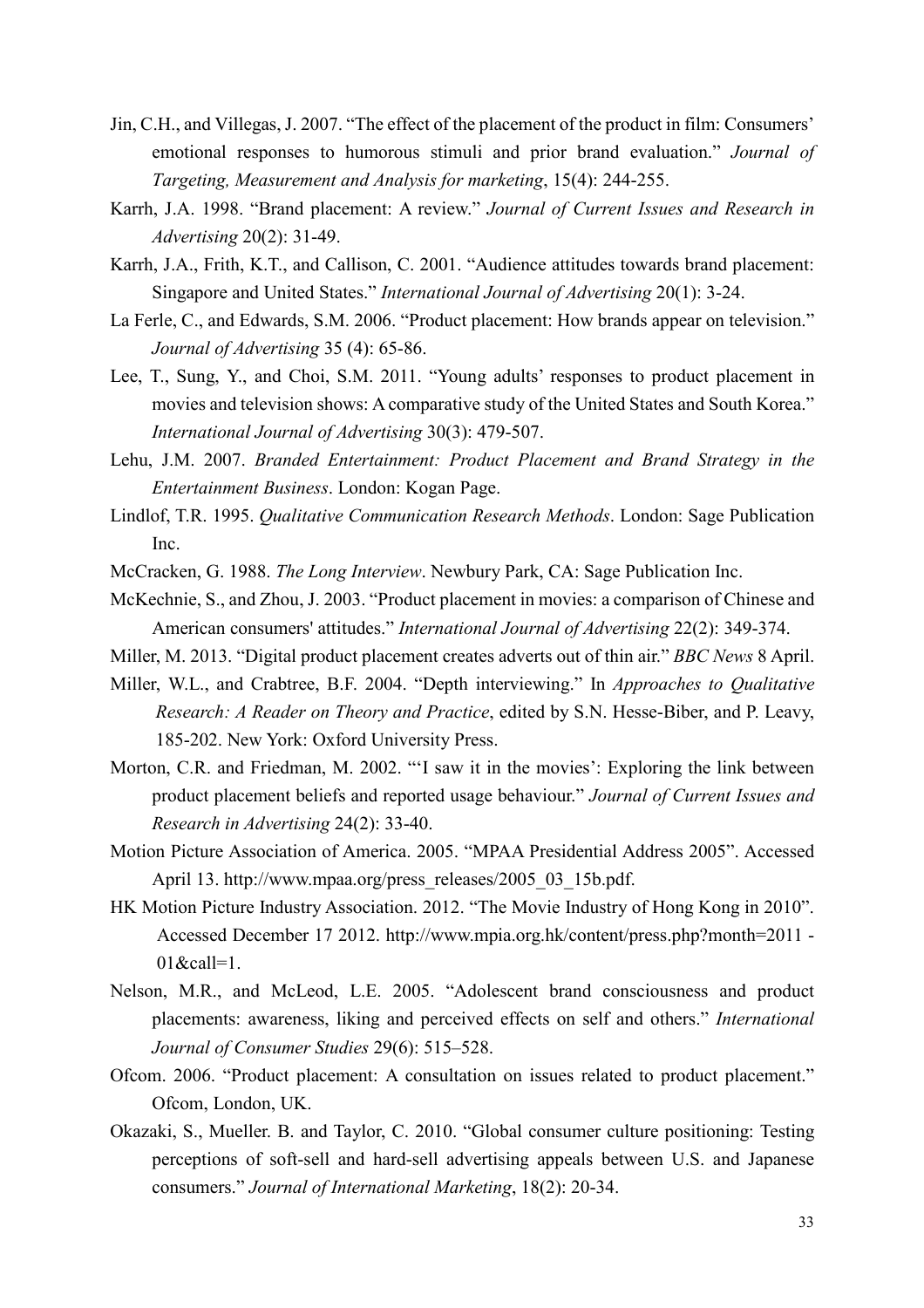- Pervan, S. J. and Martin, B.A.S. 2002. "Product placement in US and New Zealand television soap operas: an exploratory study." *Journal of Marketing Communications*, 8(2): 101-113.
- PQ Media 2013. *New PQ Media Data: Global Product Placement Spending Up 12% to \$8.3B in 2012, Driven by Expanding BRICs, Telenovela Growth & More DVRs; Faster Growth Seen Again in 2013*. Stamford, CT.
- Prugsamatz, S., Alpert, F. and Lowe, B. 2010. "Modelling consumer entertainment software choice: An exploratory examination of key attributes and differences by gamer segment." *Journal of Consumer Behaviour* 9(5): 381-392.
- Redondo, I. 2012. "The behavioural effects of negative product placements in movies." *Psychology & Marketing* 29(8): 622-635.
- Roehm, M.L., Roehm, H.A. and Boone, D.S. 2004. "Plugs versus placements: A comparison of alternatives for within-program brand exposure." *Psychology and Marketing*, 21(1): 17-28.
- Russell, C.A. 2002. "Investigating the effectiveness of product placements in television shows: the role of modality and plot connection congruence on brand memory and attitude." *Journal of Consumer Research*, 29(3): 306-319.
- Russell, C.A., and Stern, B. 2006. "Consumers, characters, and products: A balance model of sitcom product placement effects." *Journal of Advertising* 35(1): 7-21.
- Stern, B.B., and Russell, C.A. 2004. "Consumer responses to product placement in television sitcoms: Genre, sex, and consumption." *Consumption, Markets and Culture* 7(4): 371- 394.
- Syrett, M., and Lammiman, J. 2004. "Advertising and millennials." *Young Consumers* Quarter 3: 62-73.
- Taylor, C.R. 2009. "Product placement: a hot topic gets hotter." *International Journal of Advertising* 28(5): 753-756.
- Terlutter, R., Diehl S. and Mueller B. 2010. "The cultural dimension of assertiveness in crosscultural advertising: The perception and evaluation of assertive advertising appeals." *International Journal of Advertising*, 29(3): 369-399.
- Thwaites, D., Lowe, B., Monkhouse L.L. and Barnes, B.R. 2012. "The impact of negative publicity on celebrity ad endorsements." *Psychology & Marketing*, 29(9): 663-673.
- Tryhorn, C. 2010. "TV product placement plan confirmed." Accessed April 4. http://www.guardian.co.uk/media/2010/feb/09/tv-product-placement-confirmed.
- UK Film Council. 2012. "Statistical Yearbook 2010." Accessed March 10. http://www.ukfilmcouncil.org.uk/statsyearbook10.
- Van Reijmersdal, E., Neijens, P. and Smit, E. 2009. "A new branch of advertising: Reviewing factors that influence reactions to product placement." *Journal of Advertising Research*, 49(4): 429-449.
- Weber, R. 2004. "The rhetoric of positivism versus interpretivism: A personal view." *MIS Quarterly* 28(1): iii-xii.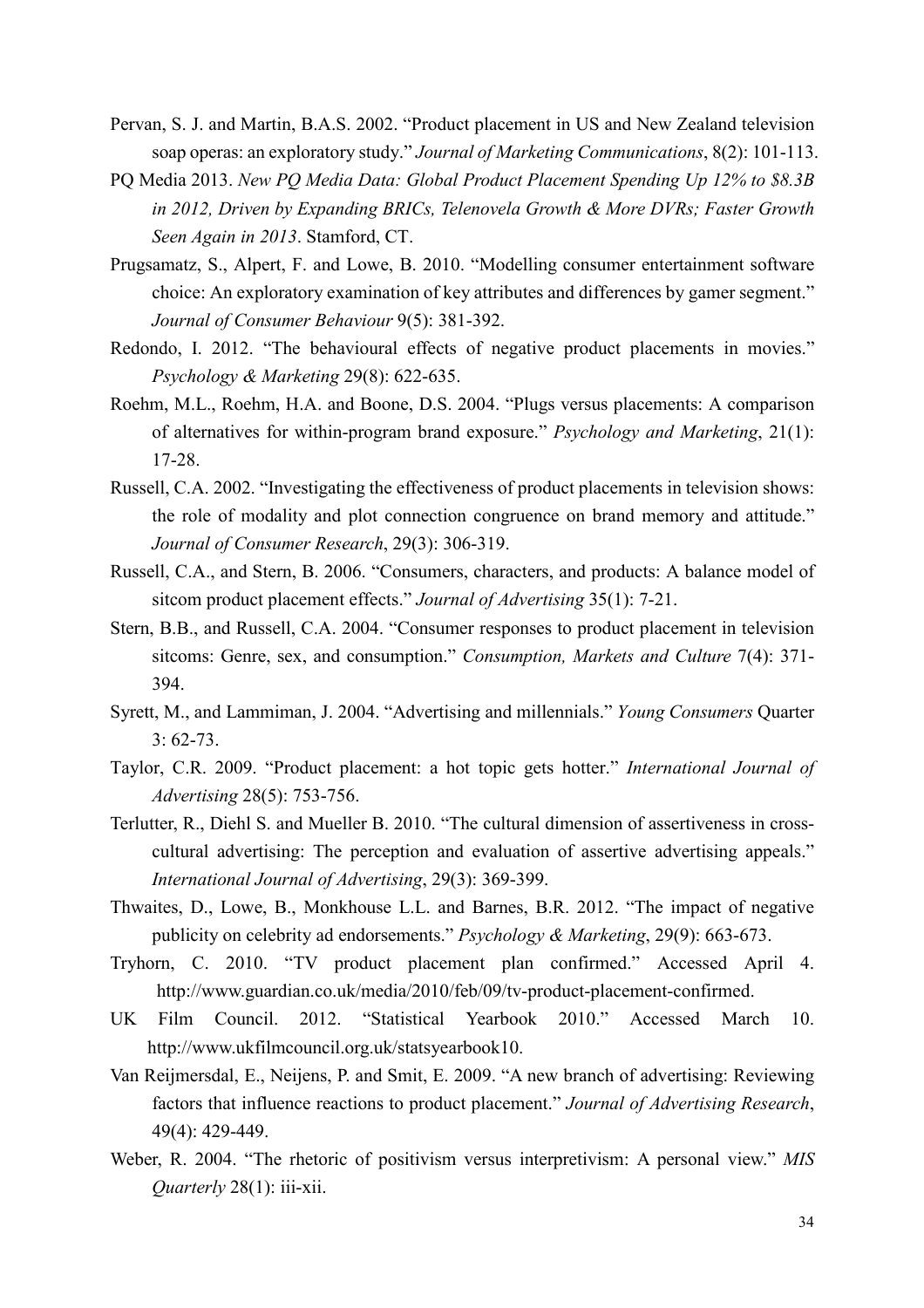#### **Media content and web database**

*Sex and the City* 2008. Directed by Michael Patrick King, USA. *Spider-Man 2* (2004). Dir. Sam Raimi, USA. *The King's Speech* 2010. Directed by Tom Hooper, UK. *The Matrix Reloaded* (2003). Dirs. Andy Wachowski and Lana Wachowski, USA. *TRON: Legacy* 2010. Directed by Joseph Kosinski, USA.